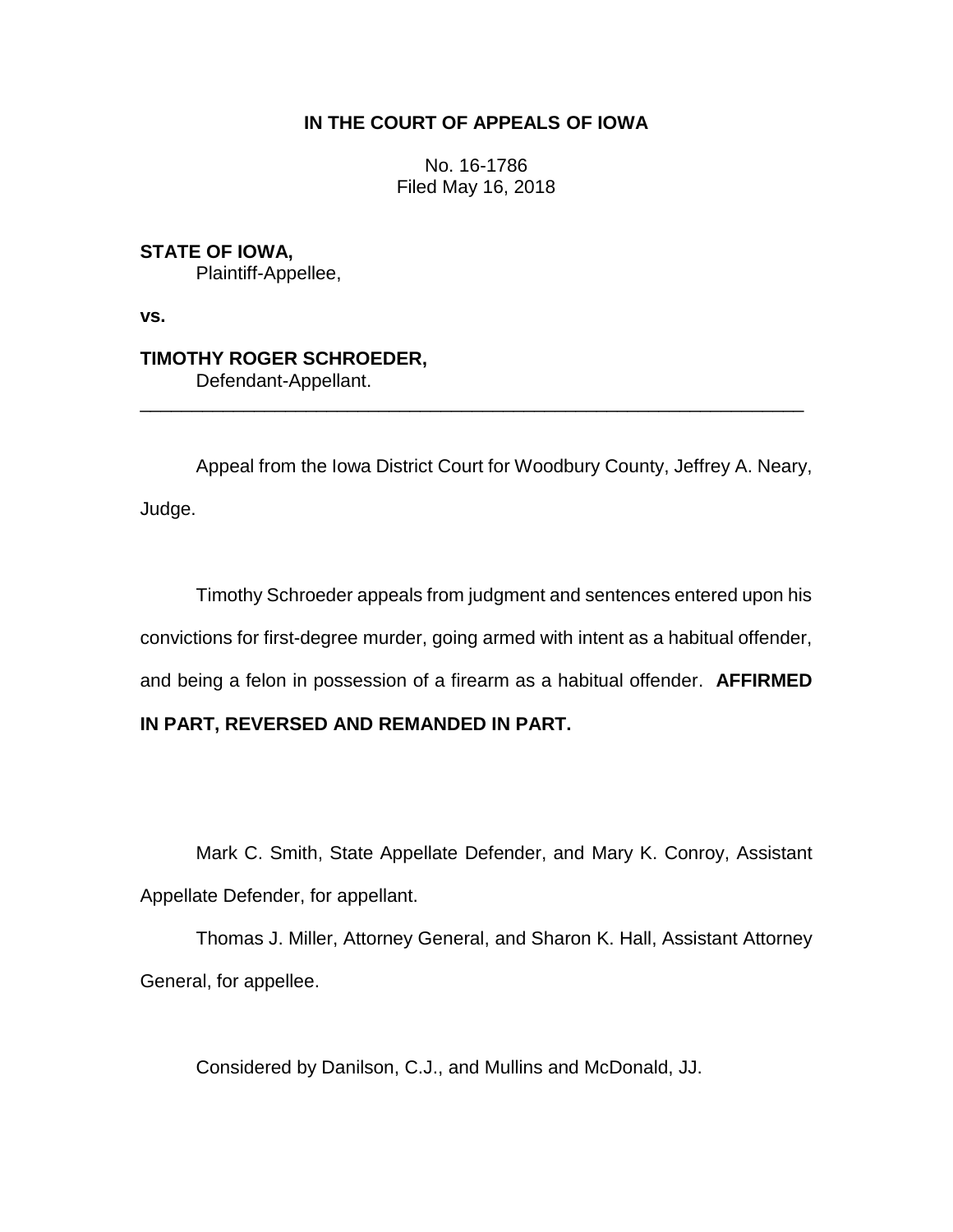#### **DANILSON, Chief Judge.**

Timothy Schroeder appeals from his convictions for murder in the first degree, going armed with intent as a habitual offender, and being a felon in possession of a firearm as a habitual offender. Schroeder argues (1) trial counsel was ineffective for failing to challenge the corroboration of testimony by his wife, (2) the court erred in failing to redact statements from his recorded interview with law enforcement, and (3) his stipulation to the habitual-offender sentencing enhancements was procedurally faulty and, thus, not knowing and voluntary.

Schroeder's ineffectiveness claim fails because he cannot prove the claimed breaches of duty resulted in prejudice. We find no abuse of discretion in the extent Schroeder's recorded interview was redacted. Finally, while the convictions for going armed with intent and for being a felon in possession of a firearm are supported by substantial evidence, because the court ordered the sentences imposed upon those convictions are to be served consecutive to the life-without-parole (LWOP) sentence, and there is a possibility a LWOP sentence could be commuted or the conviction overturned notwithstanding our decision, we reverse Schroeder's stipulation to being a habitual offender and remand for further proceedings on the sentencing enhancement and resentencing on the convictions for going armed with intent and being a felon in possession of a firearm.

#### **I. Background Facts and Proceedings.**

At about 7:00 a.m. on January 9, 2015, Nicole Gray's seventeen-year-old neighbor entered Gray's home to care for her pets while Gray and her children were out of the country. The minor found Gray's boyfriend, Dustin Wilder, lying face down in a pool of blood in the kitchen and unresponsive.

2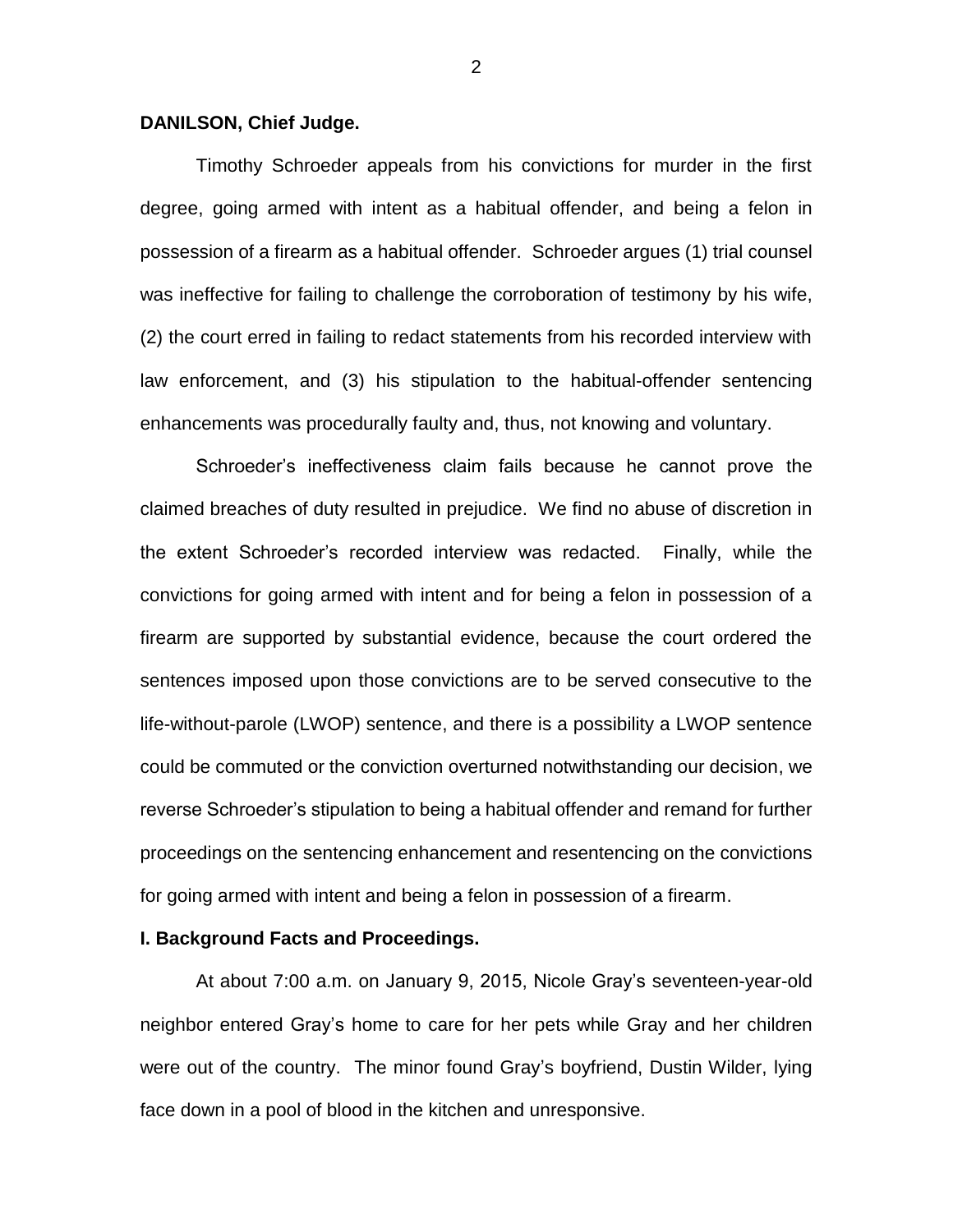Emergency response personnel were called and determined Wilder was deceased. Law enforcement officers arrived approximately five to ten minutes after the medical responders. An officer noted an empty shell casing on the floor between the kitchen and the living room. A blue chair with a broken spindle was leaning against the refrigerator. Wilder's hat was upside down on the kitchen floor and there were beer cans on the table.

The county medical examiner (ME) came to the house but was unable to determine the cause of death at that time. Later that afternoon, the ambulance transported Wilder's body to the hospital for an autopsy, which revealed a gunshot wound to the left backside of Wilder's head. There was no exit wound. Wilder also had a small laceration near the bullet entry and an abrasion by his right ear. The ME removed bullet fragments for testing. Law enforcement later located a metal fragment in the blood on the kitchen floor. Based on the blood splatter and the location of the wound, the ME opined Wilder had been shot while he was lying on the floor.

While the police were at Gray's home, James Munhofen arrived. Munhofen had been alerted by a friend that the police were at Gray's house and he went over to see what was happening. Munhofen told police that he and Wilder had been at the Sloan Tap the night before and Munhofen had left before Wilder. Police then learned from the bartender that Wilder had left the bar with Amanda and Timothy Schroeder at about 2:00 a.m. on January  $9<sup>1</sup>$  The police obtained the video surveillance recordings from the bar and an "IOU" note Amanda had left with her

<sup>1</sup> Amanda and Timothy Schroeder are married. Because they share a last name, we will refer to the defendant as Schroeder and to his wife as Amanda.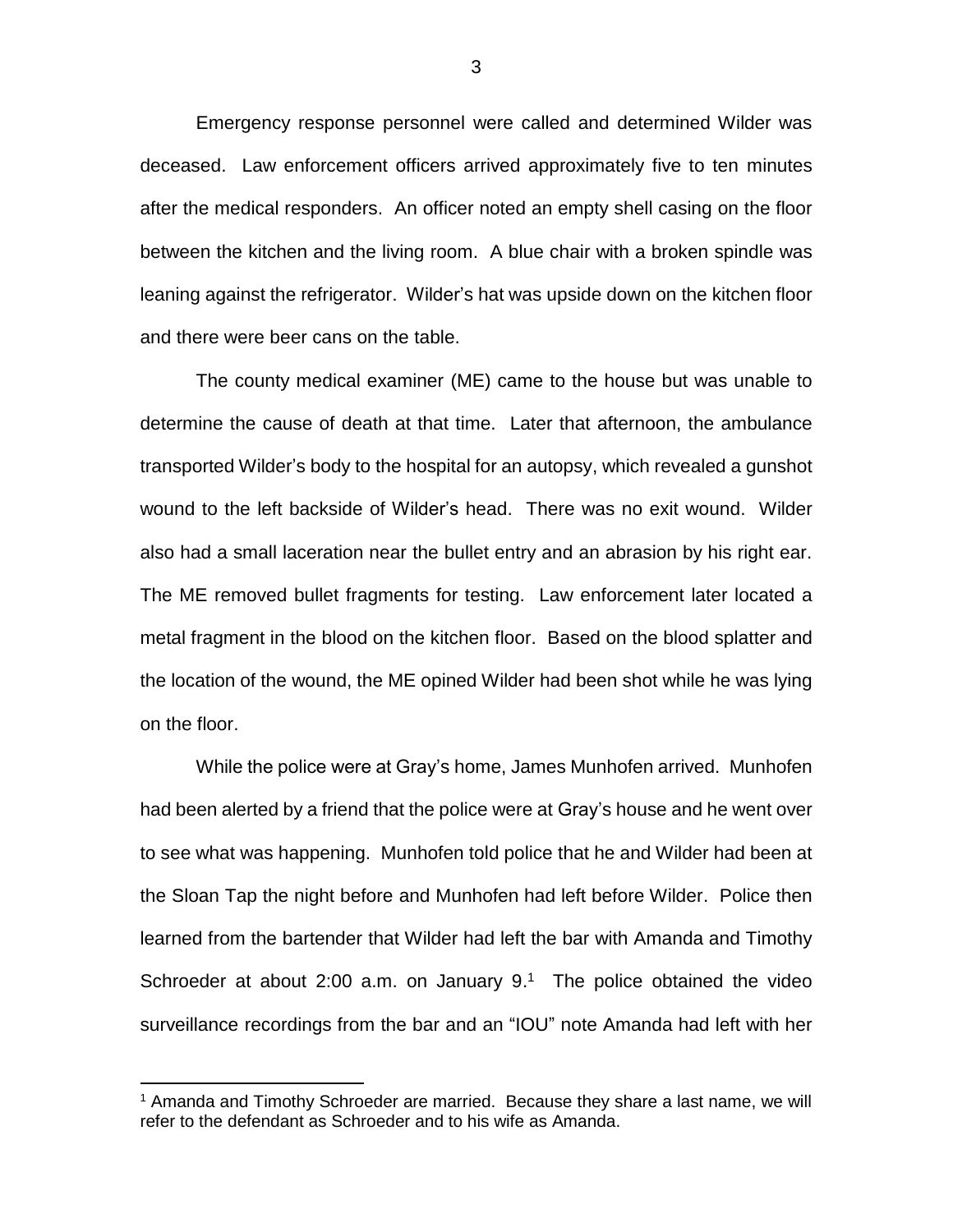contact information. Law enforcement subsequently interviewed several individuals and were able to piece together the following.

On Tuesday, January 6, 2015, Schroeder was paroled and released from custody in the Sioux City area. At about 11:00 a.m., Schroeder was picked up at a friend's house by Dustin Duncan and Amanda in Amanda's white Buick. Amanda did not have a driver's license, and Duncan, who had known Amanda for a couple months, was a homeless methamphetamine user who helped Amanda by driving for her. The record shows Amanda appeared to have no permanent address and had been staying at different places, including motels, her grandmother's house in Sioux City, and the Guzman residence in South Sioux City.

Duncan asked about Schroeder having to report to his parole officer. Schroeder told Amanda he did not have to immediately report. Schroeder used Amanda's cell phone while they were riding in the car. Duncan overheard Schroeder on the phone "ranting and raving" and talking about weapons including a pistol and an "AR".<sup>2</sup> Duncan heard Schroeder say he was supposed to go to a residential treatment facility (RTF) but he was not going to turn himself in stating, "[T]he next time they're going to get [me] is going to be for murder." Amanda recalled Schroeder saying if he was going to "go back" it was going to be for "something big."

 $\overline{a}$ 

4

 $2$  An "AR 15 is the civilian version of the military's M4 carbine. Contrary to what most people believe AR doesn't stand for assault rifle, rather it stands for the original manufacturer Armalite Rifle. AR 15 is semiautomatic and doesn't meet Federal requirements to be classified as an assault rifle." *AR 15*, Urban Dictionary, https://www.urbandictionary.com/define.php?term=AR%2015 (last visited Apr. 24, 2018).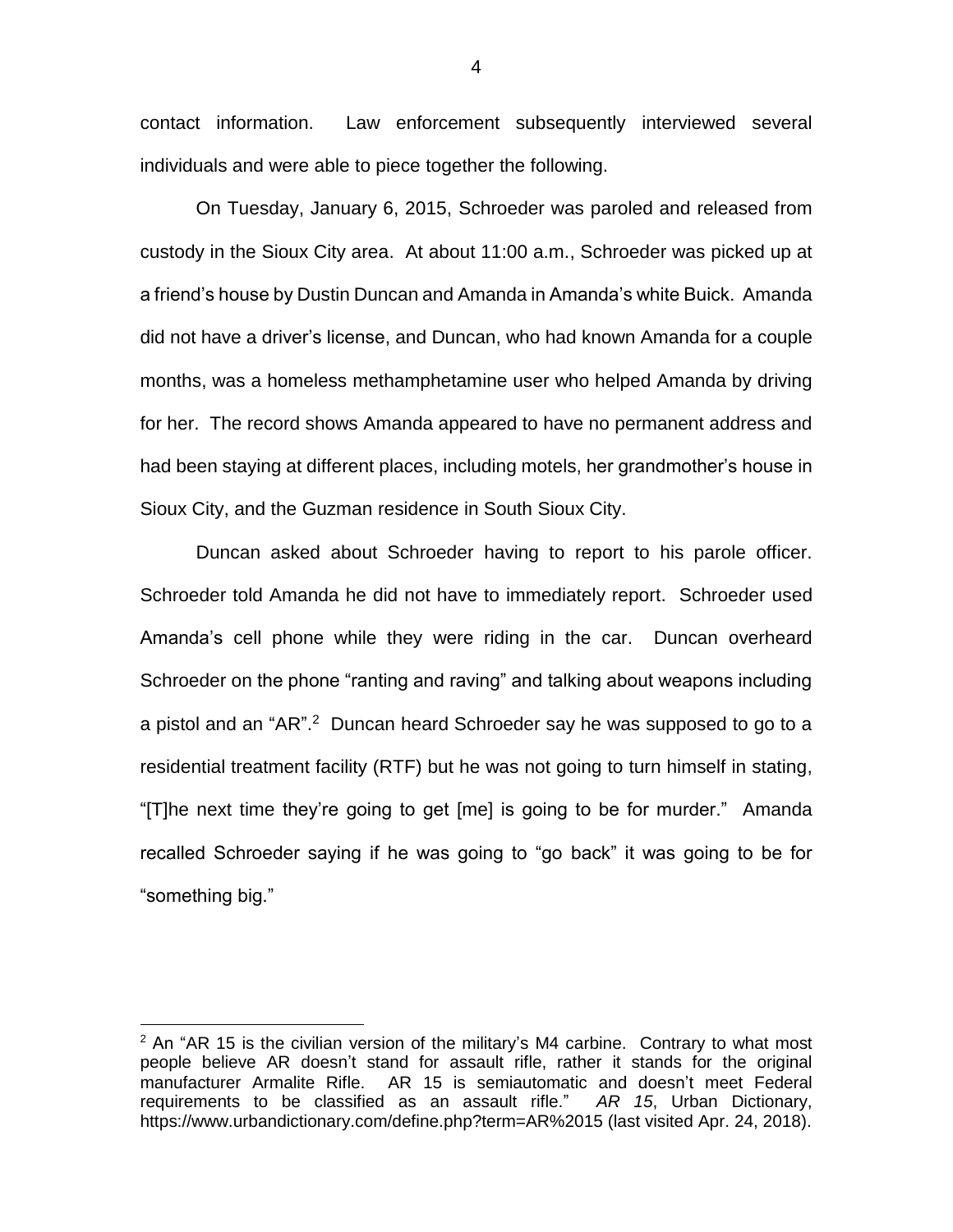About 11:50 a.m. on January 6, several text messages were sent from Amanda's phone to Corey O'Neill, a person Schroeder had met in jail. The first stated, "I need a pistol for the day and I'll give u a glock 40 when I get it this week"; followed by, "Actually I need it by 3ish sorry bro"; then, "Fuck seriously. I'm not gonna use it I think. Just need it going into hostile territory"; and then, "We need to talk about some things when u can if u don't mind." At 3:20 p.m., a text from O'Neill's phone to Amanda's phone stated, "I got a chick with me that can't know shit."

At about 3:00 p.m., Duncan was feeling unsettled by Schroeder's behavior and asked to be dropped off. Schroeder then drove Amanda's car to O'Neill's house to look at a .40 caliber Taurus semi-automatic pistol. O'Neill let Schroeder take the Taurus pistol in a black case along with two full clips and a partial box of ammunition. Amanda was in O'Neill's house but was not in the room where Schroeder and O'Neill were discussing the gun.

At 5:25 p.m. on January 7, Schroeder sent O'Neill the following text: "Dude I seriously about shot this dude because he was getting stupid." At some point that day, Schroeder and Amanda went to a rural location between Salix and Sloan and both test-fired the gun. The gun jammed. At 10:22 p.m., Schroeder sent a text to O'Neill: "Gun jams 2 much." O'Neil responded, "It needs cleaned."

On Thursday, January 8, Schroeder sent texts to O'Neill about covering for him with his parole officer. $3$  That afternoon Schroeder called his parole officer,

 $3$  At 12:45 p.m., "I need u to cover me if my parole officer calls u... I have been working for u so I can pay my Nebraska fines.. is that o.k.?" At 1:31 p.m, "What kinda work m I doing so I can tell him."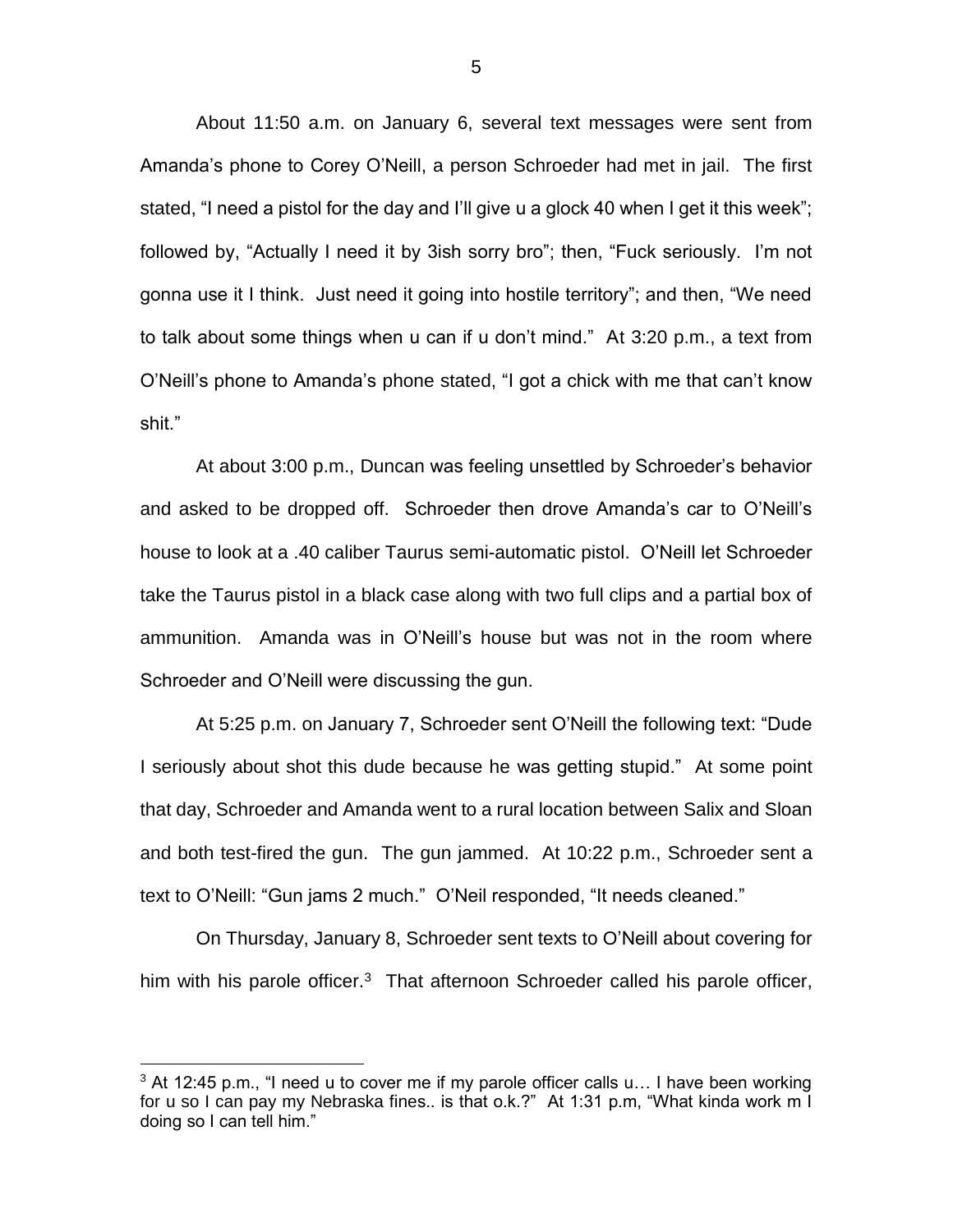Emmanuel Scarmon, claiming that he did not know he was supposed to report when released. Schroeder then set an appointment for 9 a.m. on January 9.

Thursday evening, Amanda and Schroeder headed to Sloan. Amanda hoped to meet a former boyfriend, Corey Schuknecht, to collect a sweatshirt and forty dollars he owed her. Driving in near-blizzard conditions, they got stuck in a snow drift on the edge of Sloan near Archie Kelly's home. Kelly first provided Schroeder with a shovel, and later helped Schroeder pull the car out with twine attached to his truck and the Buick's radiator bracket. Schroeder told Kelly they were from Omaha and were headed to Sioux City to meet friends.

A few minutes after getting unstuck, Schroeder had to stop near a bank in Sloan to tie down the hood because the latch had broken during the towing efforts. At 11:04 p.m., Woodbury County Deputy Patrick Hinrichsen drove by a man working on the hood of a vehicle in front of a bank and offered to help. The man (Schroeder) declined.

That same night, Thursday, January 8, Munhofen and Wilder met at the Sloan Tap after work and then left to go to Wilder's home to play video games. They returned to the bar around 9 p.m.

Sometime after midnight, Schroeder and Amanda arrived at the Sloan Tap because Amanda knew Schuknecht went there on occasion. Munhofen was there with Wilder. Amanda was familiar with Wilder and the bartender, Lisa Murdock, because they had all lived in the same apartment building some years earlier. Wilder helped Schroeder secure the hood of Amanda's car with wire. Wilder spoke to Amanda and reportedly bought her a drink. Schroeder spoke very little to anyone. Also in the bar during the early-morning hours were patrons Emily

6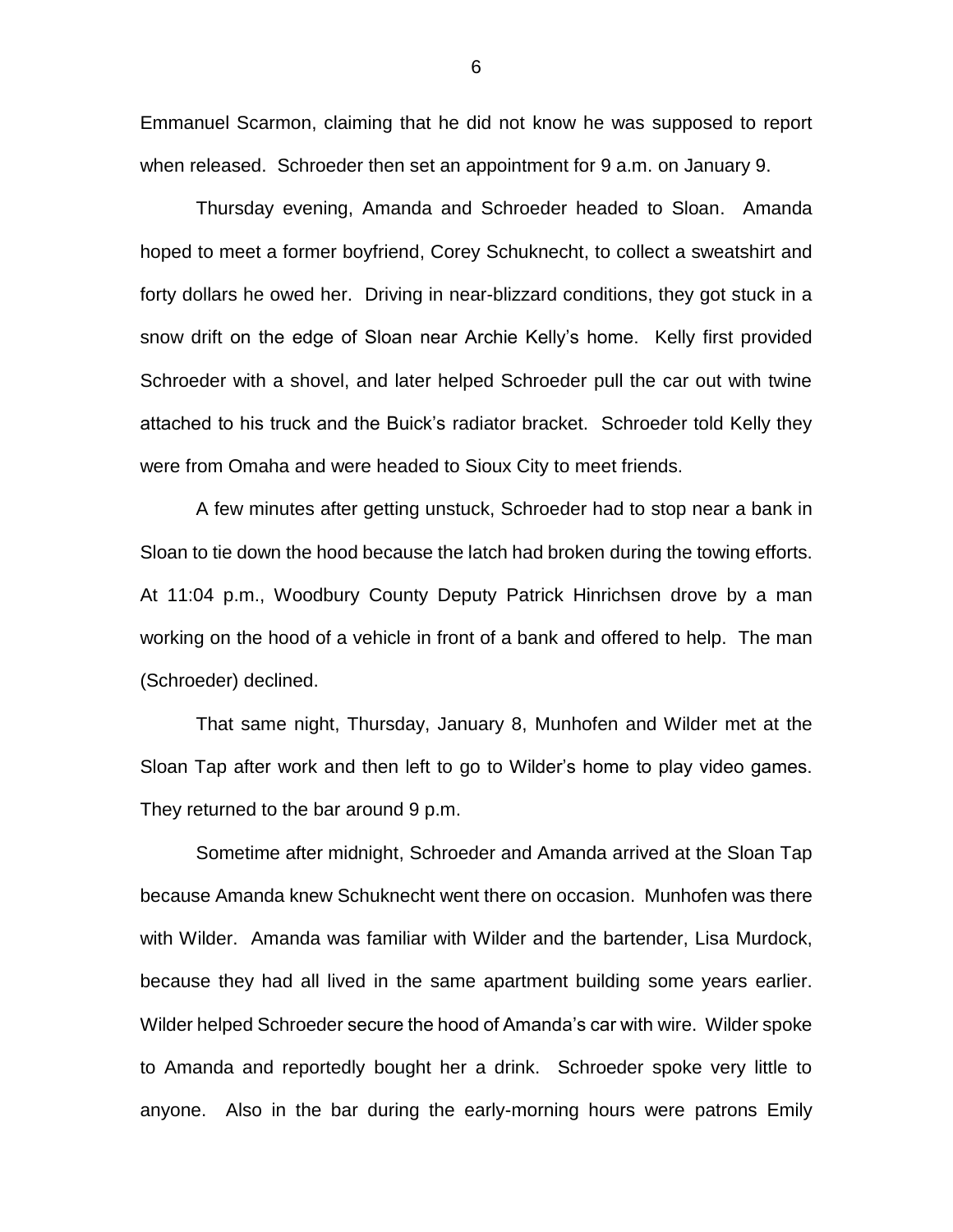Musack and Richard Pope. Everyone was drinking except Schroeder, and Murdock believed that Amanda and Wilder exhibited signs of intoxication. Patrons also saw Amanda playing with a Taser, but she was not threatening anyone with it. No one observed any problems between Munhofen and Wilder, and no one heard any arguments, raised voices, or fighting between Schroeder and Wilder.

Around 1:30 a.m. on January 9, Munhofen decided to go home but Wilder wanted to stay. Murdock recalled Schroeder and Amanda offered to give Wilder a ride home. Munhofen recalled it was Schroeder who offered Wilder a ride. Wilder did not have his cell phone, having either lost or misplaced it earlier in the evening. Munhofen loaned Wilder forty dollars before leaving the bar. Munhofen left without Wilder.<sup>4</sup> Musack left the bar shortly after Munhofen. Pope was still there when Wilder left with Schroeder and Amanda around 1:50 to 1:55 a.m. Before leaving, Amanda tried to pay her tab of \$19.50 with a credit card. The card was declined and Amanda gave Murdock an IOU with Amanda's name, address,<sup>5</sup> and phone number. The IOU states, "Will be back in morning to pay or ask Cory Schu[knecht]<sup>"6</sup> and included Schuknecht's phone number.

According to Amanda, she and Schroeder, drove Wilder to Gray's house and went inside with him. Amanda went to use the bathroom and recalled Wilder sitting in a blue chair at the kitchen table and Schroeder standing by the refrigerator. Amanda joined the men in the kitchen, sitting on a bench by the kitchen table. She and Wilder drank more. Amanda again left the kitchen and

<sup>4</sup> Munhofen's mother woke up when he came home between 1:50 and 2 a.m.

<sup>5</sup> The address Amanda provided was that of Maria Guzman.

<sup>&</sup>lt;sup>6</sup> The spelling of Schuknect's name is questionable in the handwritten note.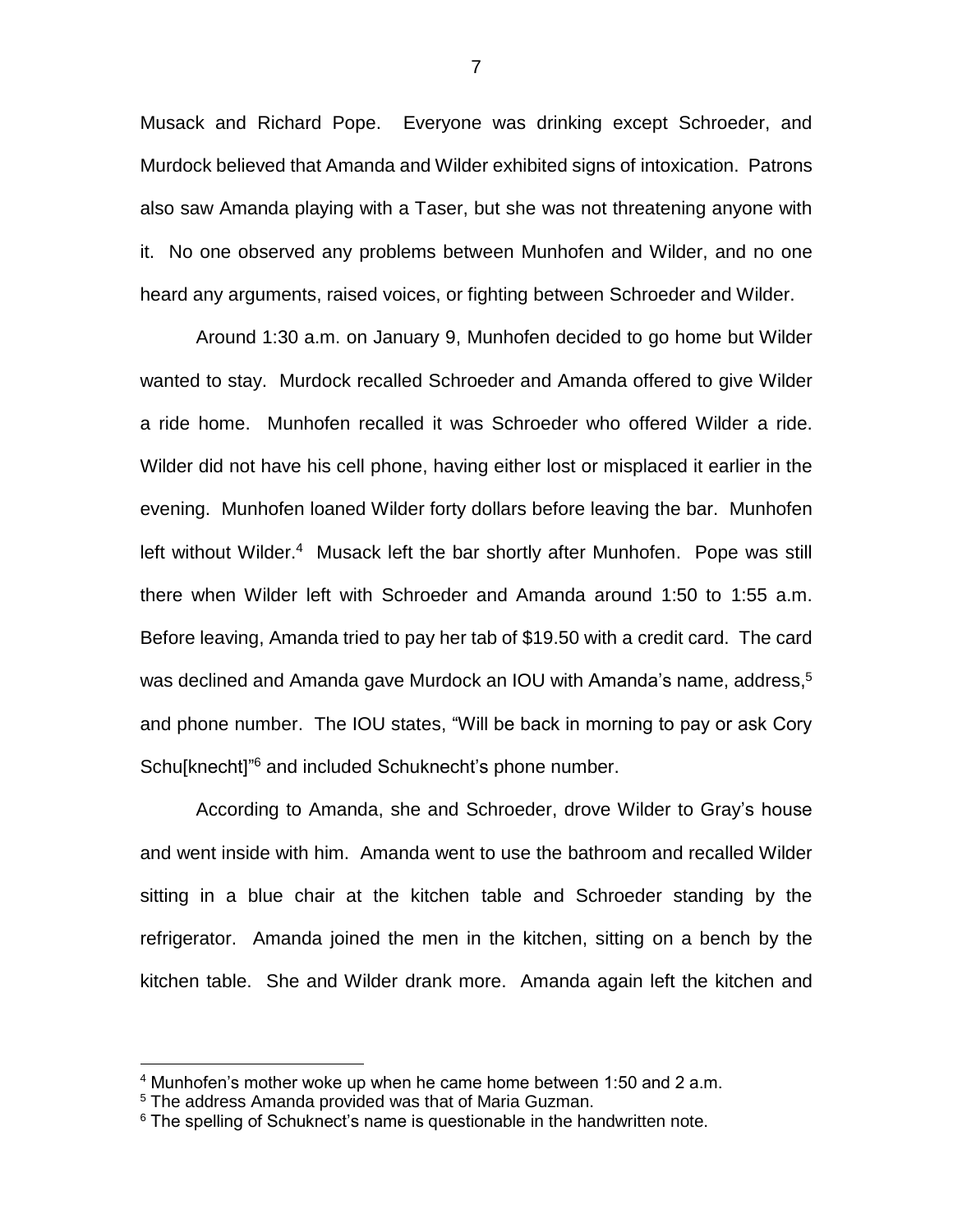when she returned, Schroeder said, "[Y]ou don't want to see this," pushing her back around. Amanda heard a gunshot and turned to see Wilder on the floor and Schroeder standing with a gun in his hand. Pointing the gun at her, Schroeder told Amanda to go to the car, and she complied. They drove back to Sioux City and spent the rest of the night in a parking lot. Schroeder and Amanda then drove to the RTF building and Schroeder attended his 9:00 a.m. appointment with his parole officer. At the meeting, Schroeder told Scarmon he had been with his wife the last few days and had gone to Omaha with her, and he was planning to work with or for his friend Corey O'Neill. Scarmon arrested Schroeder for a parole violation. Scarmon had Schroeder give his wallet, ring, and cell phone to Amanda, who was still in her car in the parking lot.

Schroeder called Amanda from jail at 9:44 a.m. asking her to give O'Neill a message, and she asked if he wanted her "to give that back to Corey." At 9:50 a.m. Amanda sent a text to O'Neill, "U awake." Not until 1:45 p.m. did O'Neill respond with the text, "Barely." Amanda then told O'Neill Schroeder was in jail, and "I gotta drop something off to you."

Because Amanda did not have a license, she called for Jose Guzman (Maria Guzman's son) to pick her up and drive her from the RTF back to Guzman's house. Carlos Mendez also lived there with his wife and two daughters in a basement room he rented. Amanda asked Guzman and Mendez to help her clean out her car because she did not want anything to do with the gun (the Taurus) that was in the backseat. Amanda asked Mendez to store the gun. Mendez testified Amanda forced him to take the gun because she had done him favors in the past. Mendez placed the gun and accessories in a sack on a wall. Amanda then left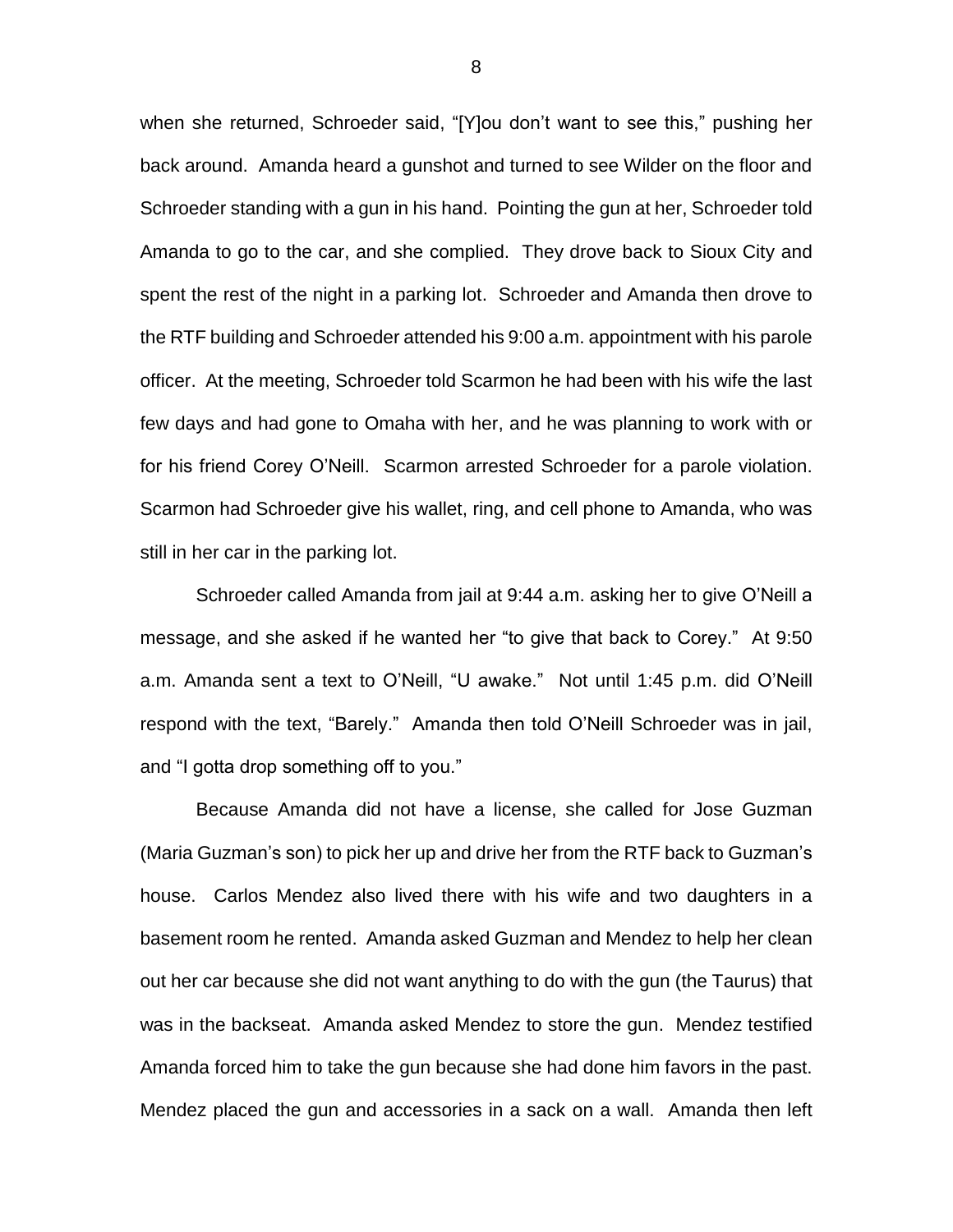with Guzman for several hours. When she returned, Amanda had groceries for Mendez's family.

That afternoon, Mendez went to a relative's house and asked the relative to keep the gun for a day. Mendez promised to return the following day and collect it. His relative hid the gun in a box behind the television.

In the meantime, after speaking to Munhofen, Woodbury Detective Norm Petersen spoke to Murdock, who gave the detective Amanda's IOU with her contact information. Deputies met Amanda late Friday afternoon at her grandmother's house in Sioux City. Amanda told them about Schroeder's efforts to acquire a gun, where he had tested the firearm between Salix and Sloan, and their car troubles in Sloan on Thursday night. She also told them about Duncan and O'Neill. Detective Petersen interviewed O'Neill who told him about giving Schroeder a firearm, and Amanda's text telling him Schroeder was back in jail and that she wanted to return something to him.

Around 10 p.m. deputies brought Amanda in for a second interview to find the location of the firearm. In their presence, Amanda contacted Jose Guzman who told her that Mendez had the gun. Deputies continued questioning Amanda while South Sioux City officers made arrangements to search the Guzman home. Officers woke up Maria Guzman and the other occupants late Friday night or early Saturday morning. They found Mendez in the basement. There Sergeant Jeremy Grace observed what appeared to be a .40 caliber bullet on the floor and an empty ammunition box. Mendez told officers where he had taken the gun and led them to his relative's home. There officers located a box containing the loaded Taurus

9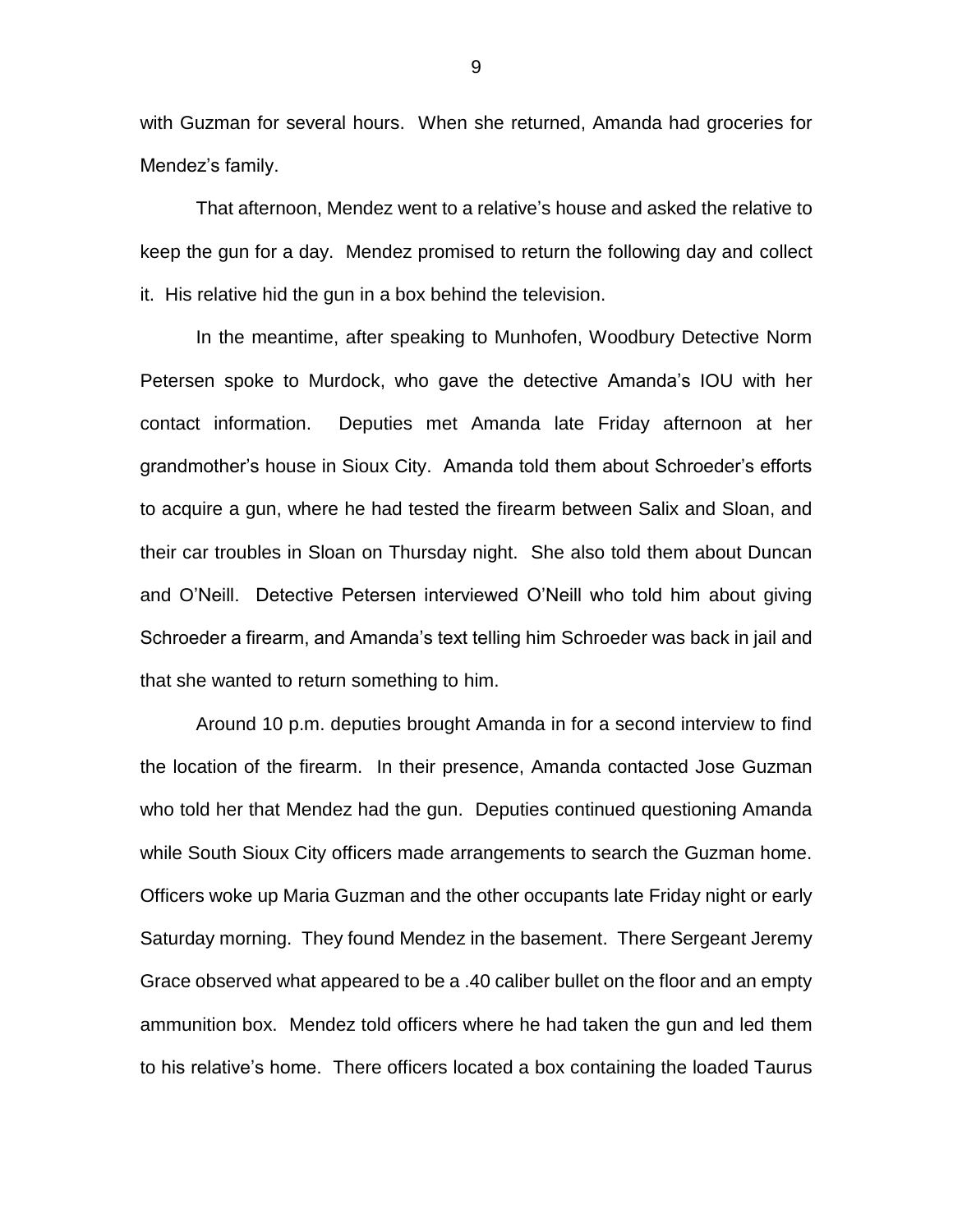pistol, a second loaded magazine, and bullets in a clip. A short time later Detective Petersen took possession of the firearm and related items.

Detective Petersen spoke to Amanda a third time on Saturday morning, January 10, and had her take deputies to the location where she and Schroeder had test-fired the gun obtained from O'Neill. There, deputies found thirteen shell casings.

Detectives Jansen and Peterson interviewed Schroeder on January 13. Schroeder claimed he had not been told to report to his parole officer immediately upon release. He told detectives he had been doing drywall and flooring work with O'Neill and he and Amanda were staying with O'Neill. Schroeder did not initially admit that they were in Sloan late Thursday night into early Friday morning. He later admitted to being in Sloan at the Sloan Tap and to driving Wilder home. However, Schroeder maintained he and Amanda helped Wilder inside, helped him find his cell phone, and then left and headed back to O'Neill's house. Schroeder insisted he had told them everything. He also denied possessing or firing a gun during the last week.

On January 17, Gray found Wilder's cell phone outside her house near the curb and turned it over to Deputy Derek Brand.

Schroeder was charged with murder in the first degree, going armed with intent as a habitual offender, and being a felon in possession of a firearm as a habitual offender. Prior to the start of trial, Schroeder sought to redact portions of his interview with police, $\frac{7}{7}$  asserting:

 $7$  By agreement of the parties, the interview had been redacted already. Schroeder asked for additional redactions.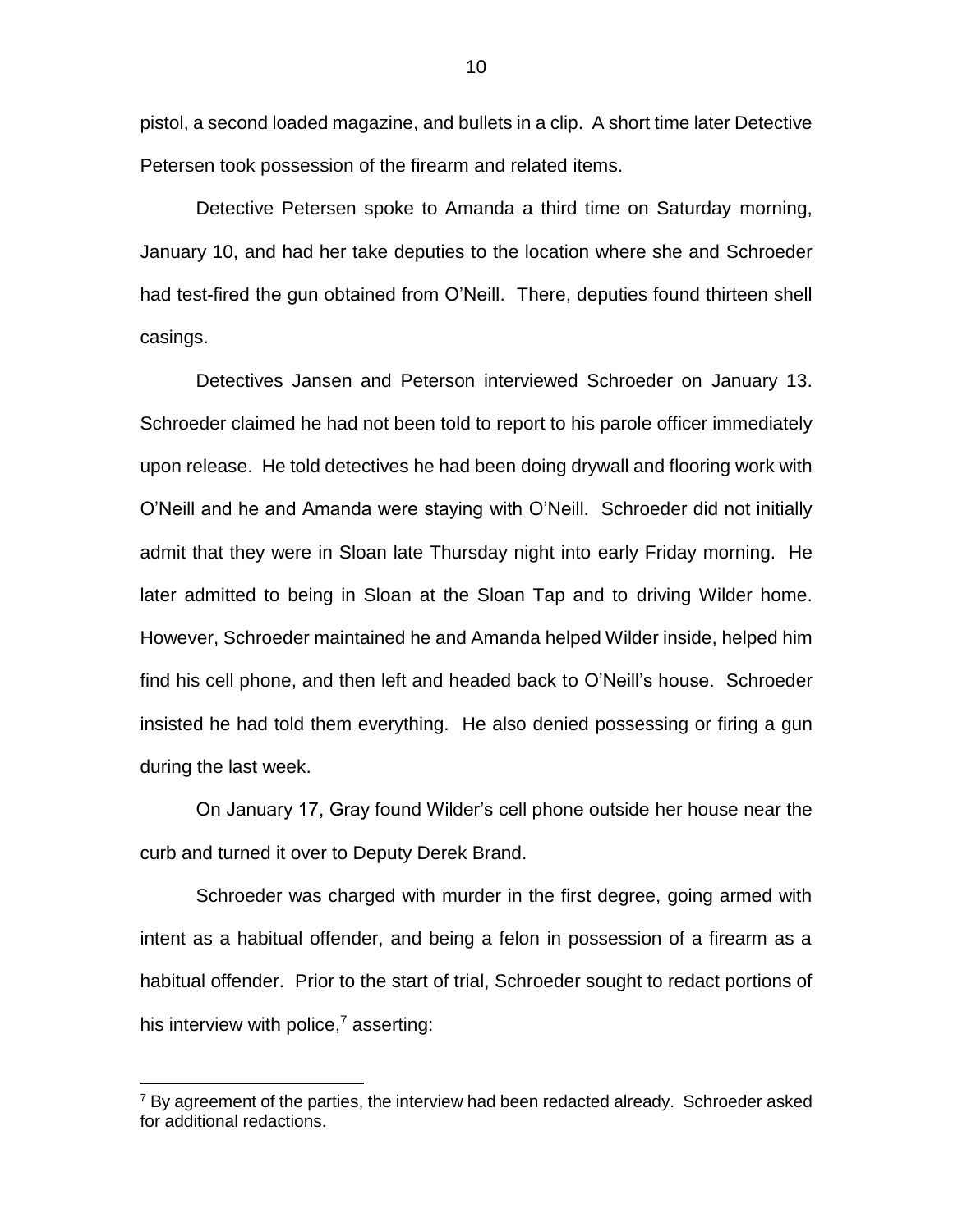Much of statement is officers talking about who is lying (listed witnesses and Defendant) and trying to get Mr. Schroeder to confess. Many of the statements are not relevant and prejudicial and should not be heard by the jury. Allowing those statements would violate Defendant's right to a fair and impartial trial violating his rights under Article 1 sections 9, and 10.

He objected to specific statements made during the interview referencing that he was "on paper" or on parole. He also argued some statements should be inadmissible because they constituted hearsay and other statements consisted of the officers vouching for the credibility of witnesses. $8$  The district court ordered some portions of the recorded interview further redacted, but overruled most of Schroeder's objections.

During the seven-day trial, Amanda testified that prior to Schroeder's release on January 6, 2015, she had pancreatitis, had been hospitalized, and was taking prescription medication, including sleep medication. The night before picking Schroeder up, she and Duncan had stayed in a hotel. She also acknowledged drinking heavily. Amanda testified to the events leading up to January 9. She stated she was at O'Neill's residence with Schroeder but did not see the gun while there because Schroeder and O'Neill were in another room. She testified she test fired the gun while on a road on Wednesday, January 7, at

<sup>&</sup>lt;sup>8</sup> Schroeder noted the officers informed him that they had talked to many people and watched video that tells "a whole different story than what [Schroeder] just told" them. The detectives told Schroeder several times the people they interviewed had consistent stories, unlike Schroeder. The officers also told him they had sworn testimony from people that was inconsistent with his version and accused him of not being honest and being deceptive. One detective said there was a sworn statement there had been an argument between Wilder and Schroeder. One detective asked him if the other people lied and magically came up with the same lie and questioned why they should believe him over all the other people they had already interviewed. The officers talked about Amanda, O'Neill, Duncan, Guzman, and Mendez and how those witnesses do not have any reason to lie to the police. The officers also mentioned other witnesses that did not testify as being without motive to lie.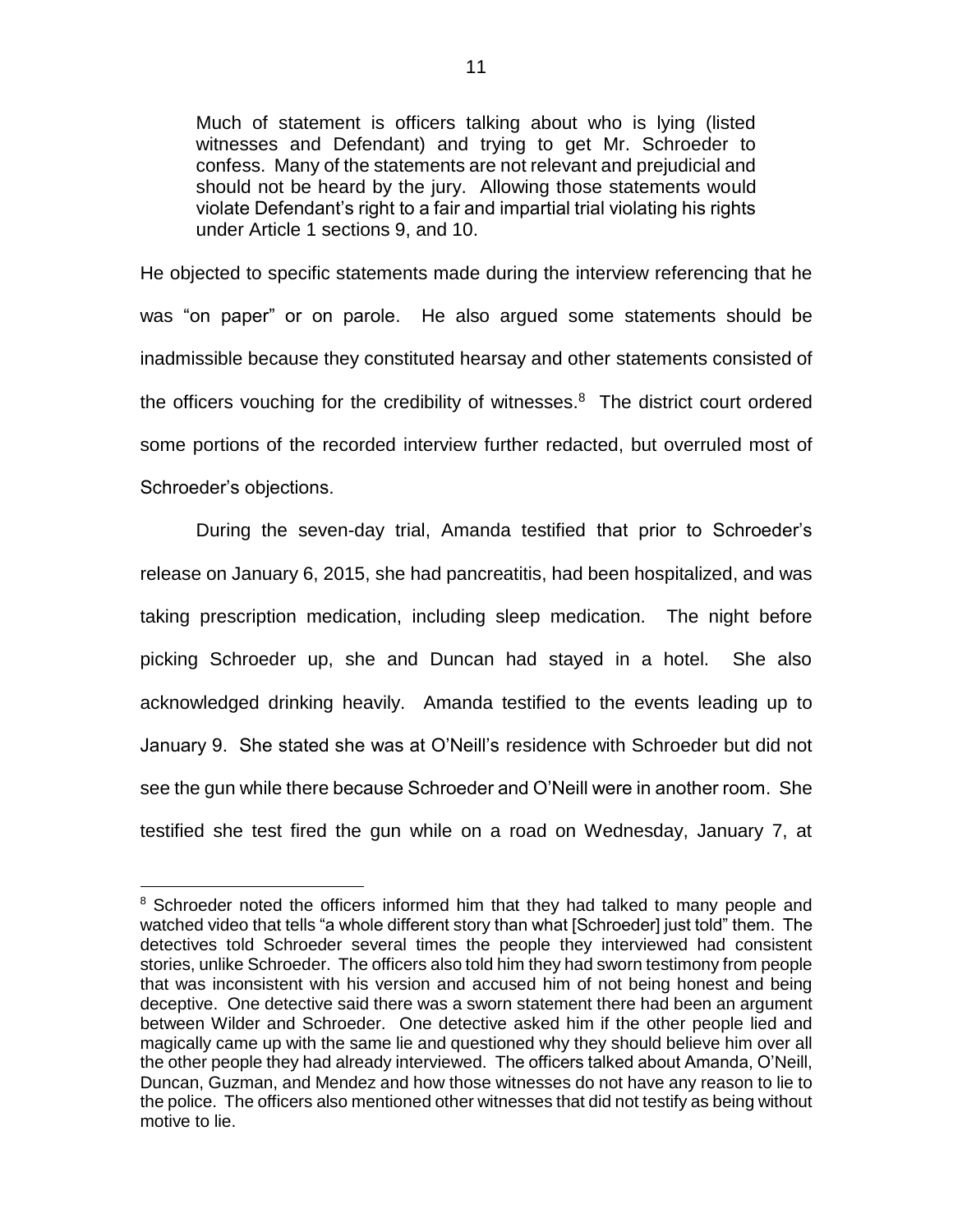Schroeder's urging. Amanda stated that after taking Wilder home from the Sloan Tap, she and Schroeder went inside and she was sitting at the table on the bench. She got up from the table to blow her nose and when she returned to the kitchen Schroeder pushed her aside and told her she did not want to see. She testified that when Schroeder pushed her, she was turned around. She then heard gunshots, and then turned back towards Schroeder, who told her to go outside and get in the car. Amanda testified she saw a gun in Schroeder's hand and Wilder was lying on the floor on the other side of the table. She denied seeing Schroeder hit Wilder with anything, and she had no explanation of how the blue chair broke.

On cross-examination Amanda admitted testifying at her December 18, 2015 deposition that she did not see a gun at Wilder's but heard the gunshots.

On redirect, the prosecutor asked Amanda about the first sworn statement she made on January 12, 2015, when Amanda said she was leaving the bathroom when she heard a thump and Schroeder and Wilder arguing. In that statement, Amanda claimed she heard Schroeder say, "That's my wife," before shoving her, and she stated Schroeder pointed the gun at her after she heard two gunshots so she left the house. On re-cross examination, Amanda admitted her deposition testimony differed in some respects.

Schroeder's redacted interview was played at trial.

Several items from Wilder's house and Amanda's car, Amanda and Schroeder's clothing, Wilder's clothing, the bullet fragments, and shell casings were all sent to the Division of Criminal Investigations (DCI) laboratory for testing. DCI criminalist Richard Crivello testified he was unable to get identifiable fingerprints from the two magazines, the bullets inside the magazines, the bullet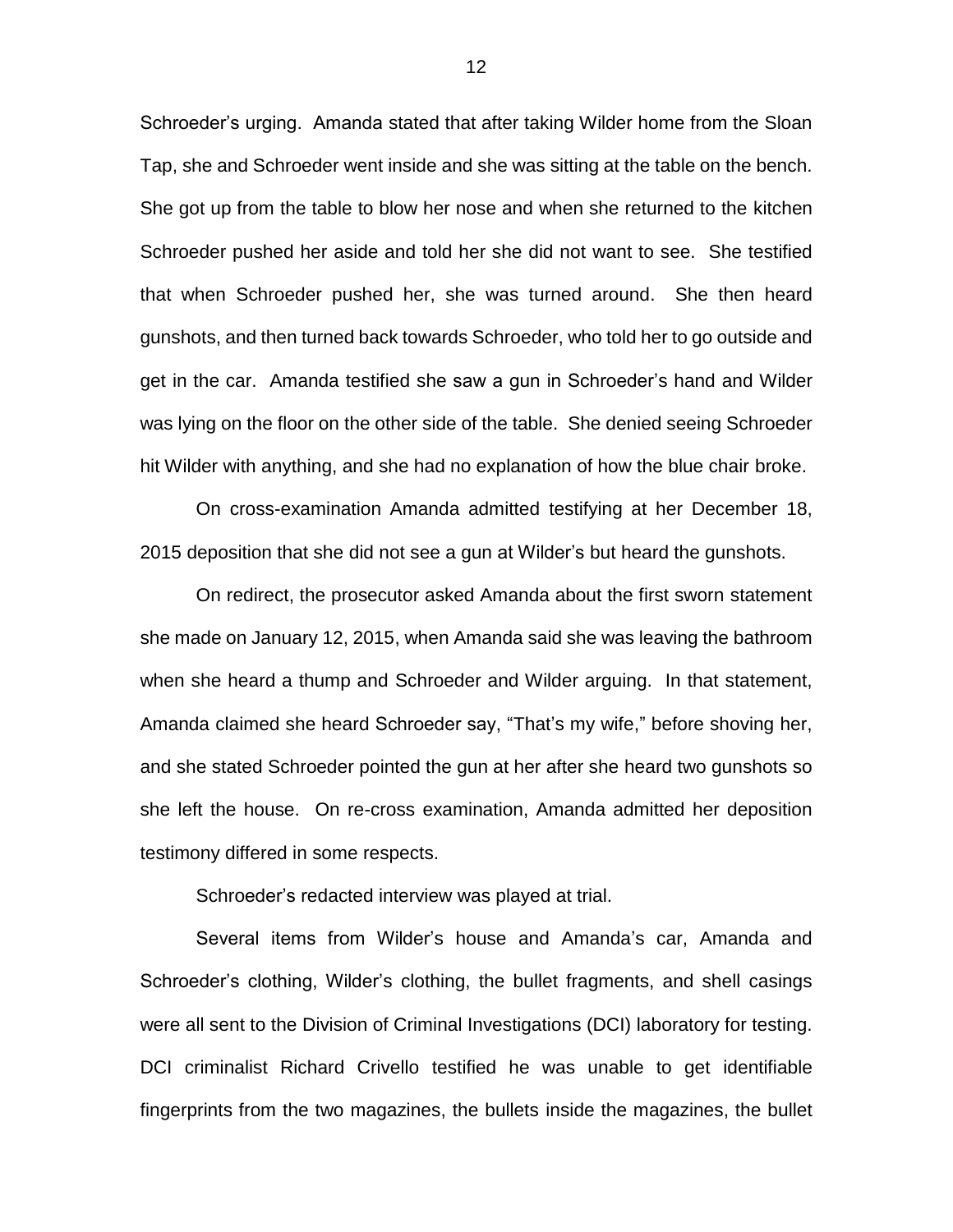that was chambered in gun, the shell casing found next to Wilder's body, and a beer can found on the kitchen floor. A latent print found on the back of the blue chair did not match the prints of Schroeder, Wilder, Gray, Gray's son, or Munhofen.

DCI criminalist Tara Scott testified blood was found on the jeans Amanda was wearing the night of January 8 into the morning of the 9th. There was a mixture of DNA of two people, one of which was Amanda; however, there was not sufficient DNA to identify the other contributor. The criminalist did not find DNA or blood on either Amanda or Schroeder's shoes; on Schroeder's coat, shirt, or jeans that were taken from him when he was arrested; <sup>9</sup> or on the two pairs of gloves and a ski mask collected from Amanda's car. The Taurus pistol did not have any blood on it. DNA testing on the barrel of the gun did not render a profile. However, DNA found on the guide rod of the handgun (located beneath the barrel) was consistent with Schroeder.

DCI criminalist Victor Murillo examined and test-fired the Taurus pistol and determined that the shell casing from the crime scene, the casings from the gravel road location, and the fragment from Wilder's head were all fired by the same gun. Murillo also examined Wilder's shirt looking for gunshot residue and identified particles on the left front shoulder and the back of the shirt. Based on the gunshot residue, Murillo opined that the shooter was between three and six feet from the victim.

Duncan and Mendez testified that Jose Guzman and Amanda were dating and in a romantic relationship. Maria Guzman also identified Amanda as

<sup>&</sup>lt;sup>9</sup> Schroeder was wearing the same clothes at the time of arrest as he had on while in Sloan.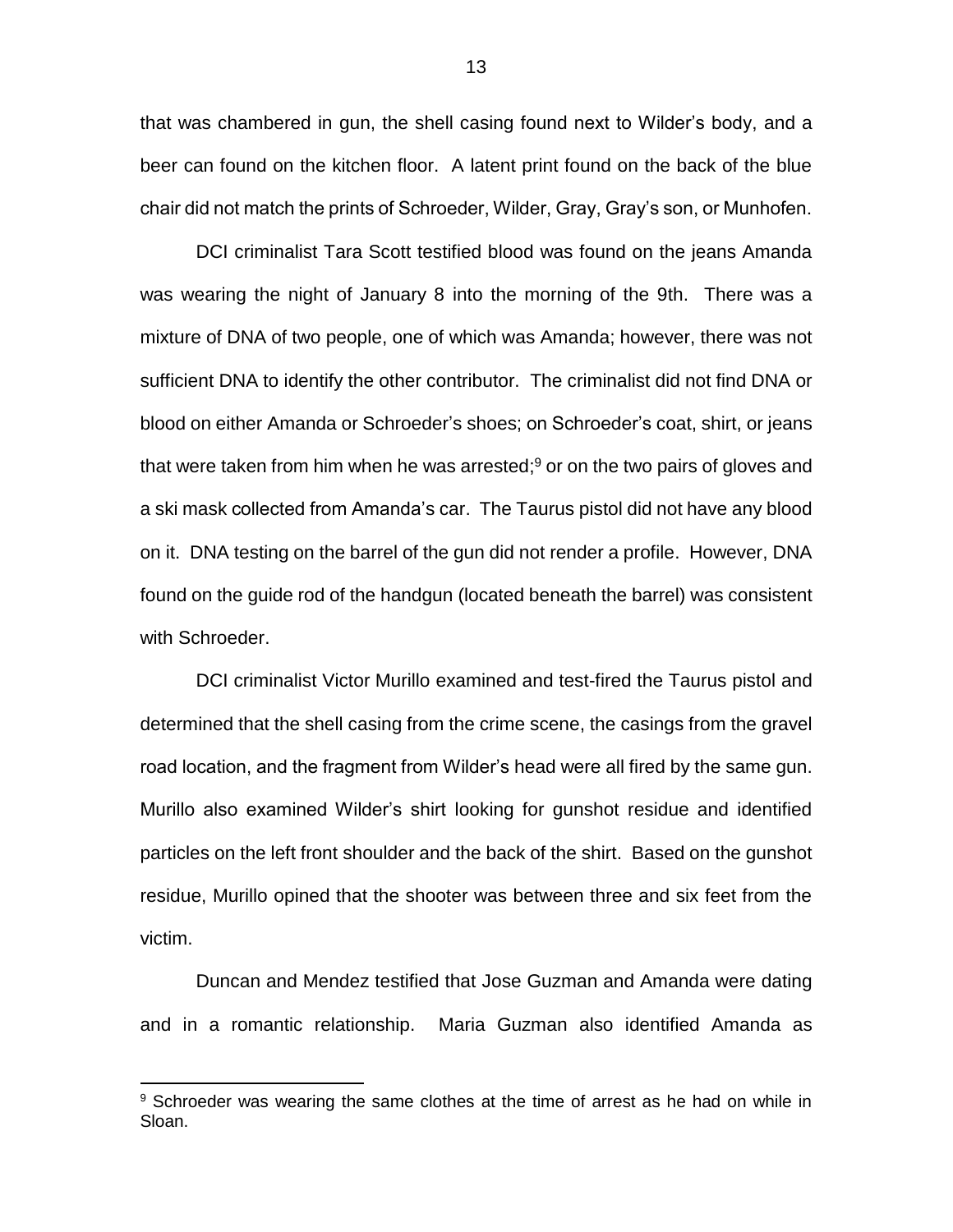Guzman's girlfriend. However, both Amanda and Guzman denied they were dating, stating they were friends who met at their job.

Several witnesses testified Amanda had a drinking problem. Duncan estimated she drank a gallon of Black Velvet (whisky) daily. Duncan stated Amanda always kept a twenty-ounce bottle of the liquor on her and kept a bigger bottle in her car that she would refill; Amanda denied this. However, both Mendez and Guzman also testified Amanda always carried around a bottle of Black Velvet. When police seized her car, they found an opened bottle of Black Velvet in it. Mendez testified Amanda was often intoxicated. Duncan testified Amanda was able to hide her intoxication and had a high alcohol tolerance. Amanda denied ever drinking a whole bottle a day, but she testified she did drink more than five drinks a day and sometimes more than ten drinks a day. On cross-examination, Amanda admitted she was drinking consistently for weeks leading up to Wilder's death, only quit drinking a week after, and would have had more than ten drinks daily.

Cell site technician Brent Dewald analyzed call detail records for cell phones possessed by Amanda, O'Neill, Duncan, and Wilder, and created maps identifying which cell towers were routing calls on a particular phone from 10 p.m. on January 8 until 11 a.m. on January 9. Dewald determined no calls were made or received during that period on Wilder's phone or O'Neill's two phones. During that same period, the calls made or received on Duncan's phone were routed through Sioux City metro towers. Calls made or received on Amanda's phone that evening were processed by towers in Sioux City, Salix, and Sloan. Dewald opined that because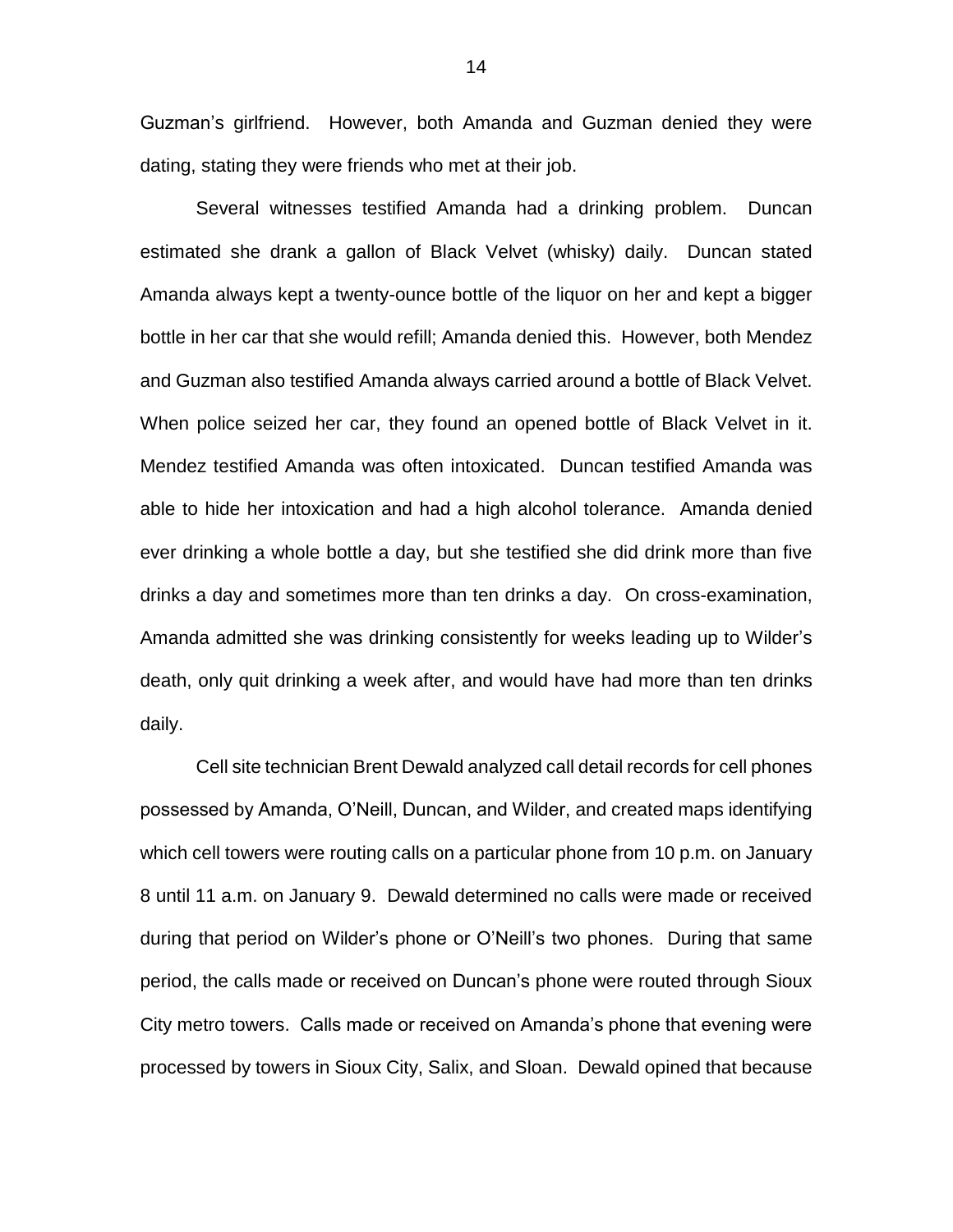the Salix sector points almost directly at Sloan a person could be inside the Sloan

Tap and use the Salix tower rather than the Sloan tower.

On day six of the seven-day trial, Schroeder informed the court he would

stipulate to two prior felony convictions. The district court stated,

Mr. Schroeder, by stipulating to that conviction, you're going to be admitting and be establishing that fact for purposes of that particular offense that you—if you're found to have possessed a firearm—to be a felon in possession of that firearm. But you're essentially stating that you were a convicted felon and you were at the date of the trial information.

. . . . What I want to do, then, Mr. Schroeder—so you understand, is this—and I'm going to explain to you before I actually ask you for it, it is—A habitual offender is a sentence enhancement. And what I would typically do when someone ultimately pleads guilty is I actually go through a few—a series of questions about each conviction and get their answers. And then if the answers are correct, then I ask them if they admit or deny. And when I do that, if I take your admission—and assuming you do admit that you have these two prior felony convictions—then in the event of a conviction on any one or more of the charged offenses here, then I would—at the time of sentencing—apply the habitual offender, as appropriate. So I just want to make sure you understand that's what this is all about.

So if you admit these, you essentially will take away the right you have to have a jury decide whether or not you have these two prior convictions and that you're the person that has these two prior convictions.

Do you understand all that? THE DEFENDANT: Yes.

Schroeder then acknowledged he had been convicted of second-degree theft on

August 25, 2013, and again on January 5, 2015. He also acknowledged he was

represented by counsel during those prior proceedings. The State introduced

exhibits related to the prior convictions and then continued to present its case in

chief.

At the close of the State's case in chief, Schroeder moved for judgment of

acquittal, asserting there was insufficient evidence for any of the charges: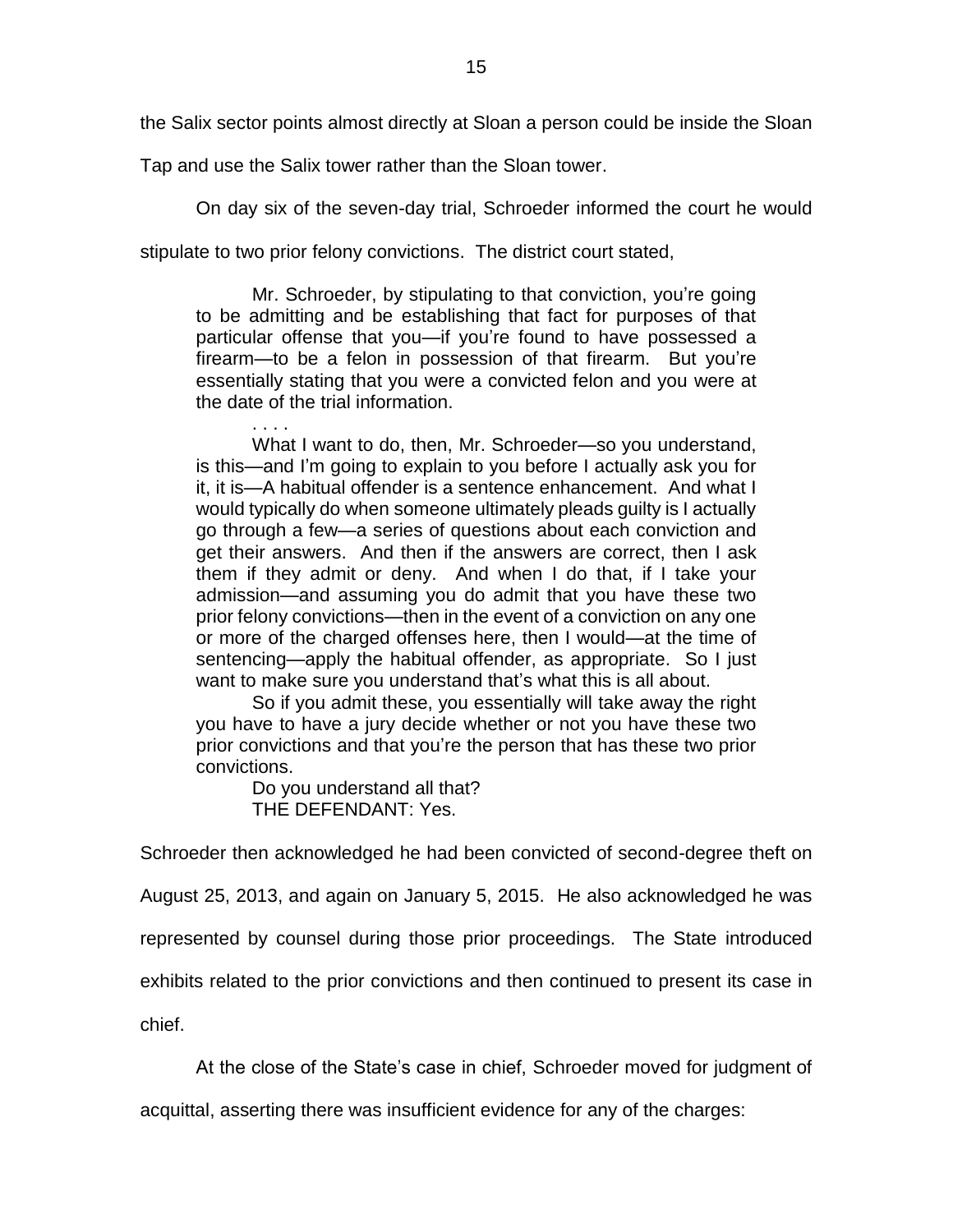Clearly we've established that Mr. Schroeder is a felon. I would argue there's not sufficient competent evidence presented to the jury to create a jury question that he actually either knowingly had under his dominion or control or possession, or received or transported, or caused to be transported, a firearm on or about January 9th of 2015. I would argue the evidence is not sufficient to create a jury question and I'd ask that the Court enter a judgment of acquittal on Count Number 3.

I have a similar argument to Count Number 2; that the State has not shown that Mr. Schroeder was armed with a dangerous weapon, that he carried this from one place to another with the intent to use that against another person. I would argue there's not sufficient competent evidence that has been presented by the State to create a jury question on that charge. And I'd ask the Court to enter a judgment of acquittal on that charge.

As for the charge of murder in the first degree, the—I would argue that the State has not presented sufficient competent evidence to sustain a conviction on any one of the elements in the murder in the first degree charge, other than the fact that the victim died of a gunshot wound, that has been proved beyond a reasonable doubt.

But I would argue that the State has not presented sufficient evidence to show or to raise a jury question that that was an act that was done by Mr. Schroeder. They did not establish any evidence to show that he acted with malice aforethought. That he willfully, deliberately with premeditation with the specific intent to kill did anything on that evening.

I think the best that has been shown by the State's evidence is that at some point Mr. Schroeder was in Sloan. He was in the house at some point and that's all I think the State has been able to prove by the evidence they presented. So I would ask the Court also then to grant a judgment of acquittal on Count 1 for those reasons. Thank you.

The defense motion was overruled. Schroeder presented no evidence and

did not object to the court's proposed jury instructions. Schroeder was convicted

as charged.

In a motion for new trial, he asserted the convictions were contrary to the

weight of the evidence. The district court overruled the motion for new trial,

concluding the evidence supporting the verdicts was "quite considerabl[e]" and

"[a]mple."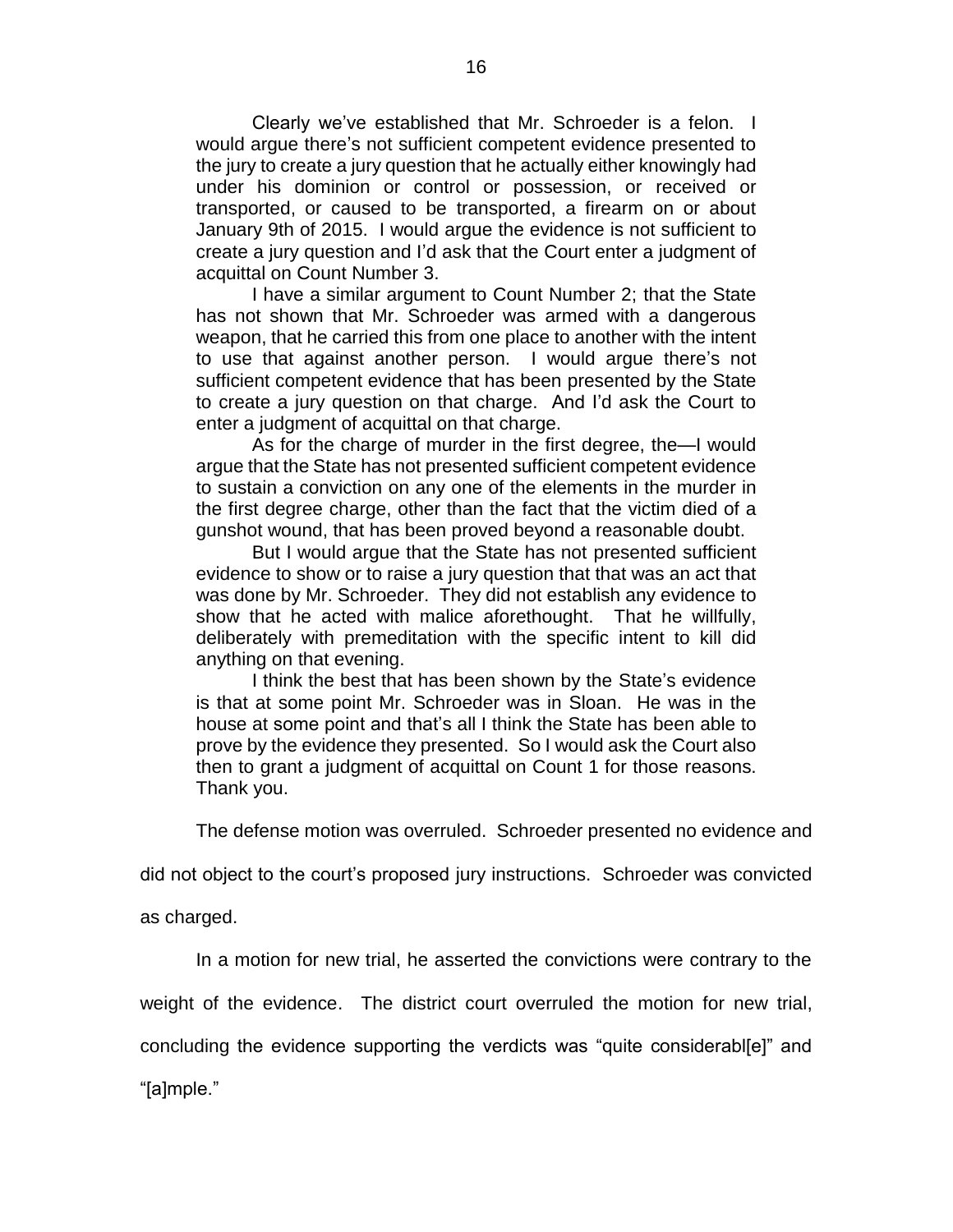The district court entered judgment and sentences—for first-degree murder Schroeder was sentenced to a term of life-imprisonment without possibility of parole (LWOP), and on the felon-in-possession and going-armed convictions, he was sentenced to two concurrent indeterminate terms of imprisonment enhanced to fifteen years, with a mandatory minimum of three years, which sentences were to be served consecutive to the LWOP sentence.

On appeal, Schroeder contends trial counsel was ineffective in not arguing Amanda was an accomplice and that her testimony was not adequately corroborated. He also asserts the court abused its discretion in not redacting his recorded interview further. Finally, Schroeder argues his habitual-offender stipulation was not knowing and voluntary because the court did not inform him of the minimum and maximum sentences resulting from the sentencing enhancement or of the three-year mandatory minimum sentence.

#### **II. Scope and Standard of Review.**

Ineffective-assistance claims are grounded in the Sixth Amendment and article I, section 9 of the Iowa Constitution. *State v. Virgil*, 895 N.W.2d 873, 879 (Iowa 2017). We review constitutional claims de novo. *Id.*

Evidentiary rulings are reviewed for an abuse of discretion. *In re Detention of Blaise*, 830 N.W.2d 310, 315 (Iowa 2013).

### **III. Discussion.**

*A. Ineffective assistance of counsel.* "Generally, claims of ineffective assistance of counsel are preserved for postconviction relief proceedings." *State v. Soboroff*, 798 N.W.2d 1, 8 (Iowa 2011). But if "the record is adequate, we may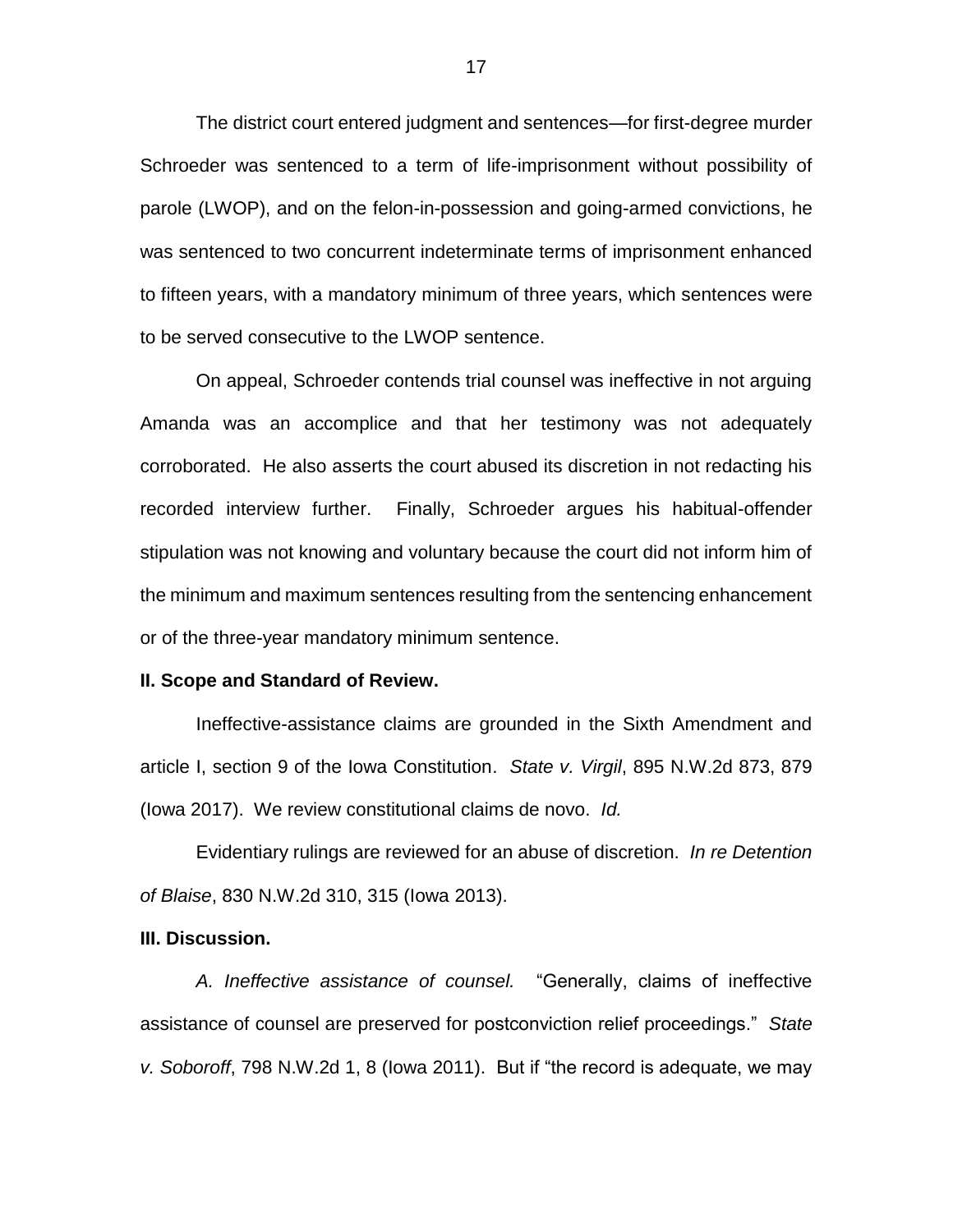resolve the claim on direct appeal." *Id.* We conclude the record here is adequate to address Schroeder's ineffective-assistance claim.

A defendant making a claim of ineffective assistance of counsel must prove by a preponderance of the evidence that counsel failed in an essential duty *and* that failure resulted in prejudice. *See Strickland v. Washington*, 466 U.S. 668, 687 (1984). On the duty prong, Schroeder must show "counsel's representation fell below an objective standard of reasonableness" considering all the circumstances. *See id.* at 688. On the prejudice prong, Schroeder must show but for counsel's unprofessional errors, a reasonable probability exists the outcome of the proceeding would have been different. *See id.* at 694. Inability to satisfy either prong is fatal to an ineffectiveness claim and therefore, we may resolve the defendant's claim on either prong. *State v. Neitzel*, 801 N.W.2d 612, 624 (Iowa Ct. App. 2011).

Our case law defines an accomplice as someone who "could be charged with and convicted of the specific offense for which an accused is on trial." *State v. Douglas*, 675 N.W.2d 567, 571 (Iowa 2004) (citation omitted). Standing alone, proof that a person knew the accused was planning the crime or was present when the accused committed the crime is not enough to brand the person as an accomplice. *Id.* The defense must show by a preponderance of the evidence the person was somehow involved in the commission of the crime. *Id.* "When the facts and circumstances are undisputed and permit only one inference, whether a witness is an accomplice is a question of law for the court." *Id.* But if the facts are disputed or give rise to different inferences, the accomplice question is for the jury.

*Id.*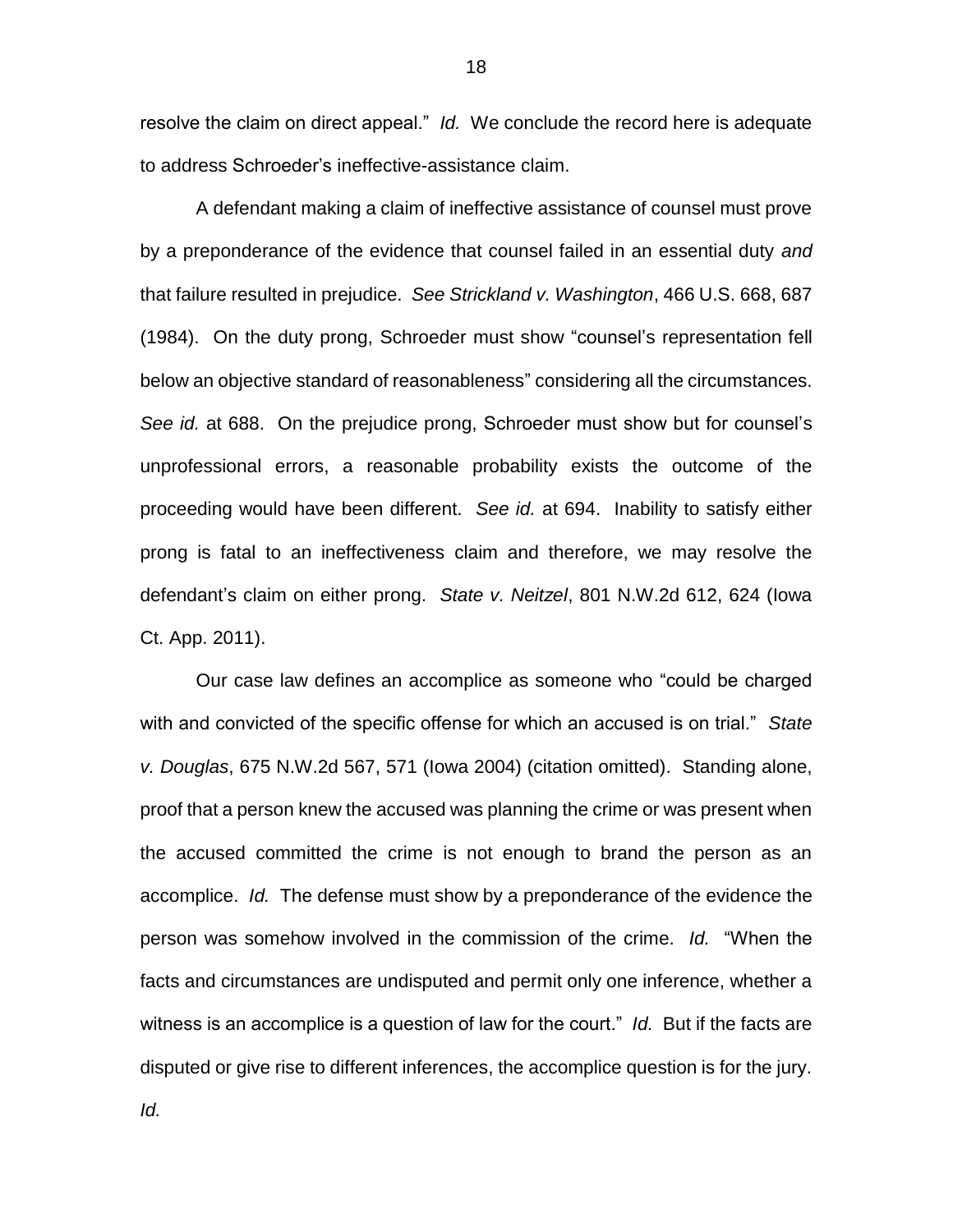Schroeder contends trial counsel breached an essential duty in failing to assert that Amanda was an accomplice and the only witness against Schroeder regarding the murder and going-armed-with-intent charges. Even if we assume Amanda was an accomplice, in order to show the requisite prejudice, Schroeder must establish that her testimony was not corroborated.

Corroborating evidence may be either direct or circumstantial; it need not be "strong" proof of guilt, so long as it backs a material aspect of the accomplice's testimony and tends to link the accused with the commission of the offense. *State v. Yeo*, 659 N.W.2d 544, 548 (Iowa 2003); *see also State v. Berney*, 378 N.W.2d 915, 918 (Iowa 1985), *overruled on other grounds by State v. Bruce*, 795 N.W.2d 1, 3 (Iowa 2011).

At trial and on appeal, Schroeder emphasizes Amanda was not credible and points to her alcohol intake. The State acknowledges Amanda was admittedly a heavy drinker and under the influence of alcohol during the events at issue, but notes the evidence that she had a high tolerance for alcohol and law enforcement testimony that she did not appear to be intoxicated during her interviews with law enforcement. The jury found Schroeder guilty of first-degree murder and going armed with a dangerous weapon. Thus, the jury impliedly found Amanda's testimony credible. *See State v. Shanahan*, 712 N.W.2d 121, 135 (Iowa 2006) ("The function of the jury is to weigh the evidence and 'place credibility where it belongs.'" (citation omitted)). The trial court rejected Schroeder's assertion that the verdicts were against the weight of the credible evidence, finding "when you review all the evidence in this case in the light most favorable to the State of Iowa, it supports—quite considerably—the jury's verdict."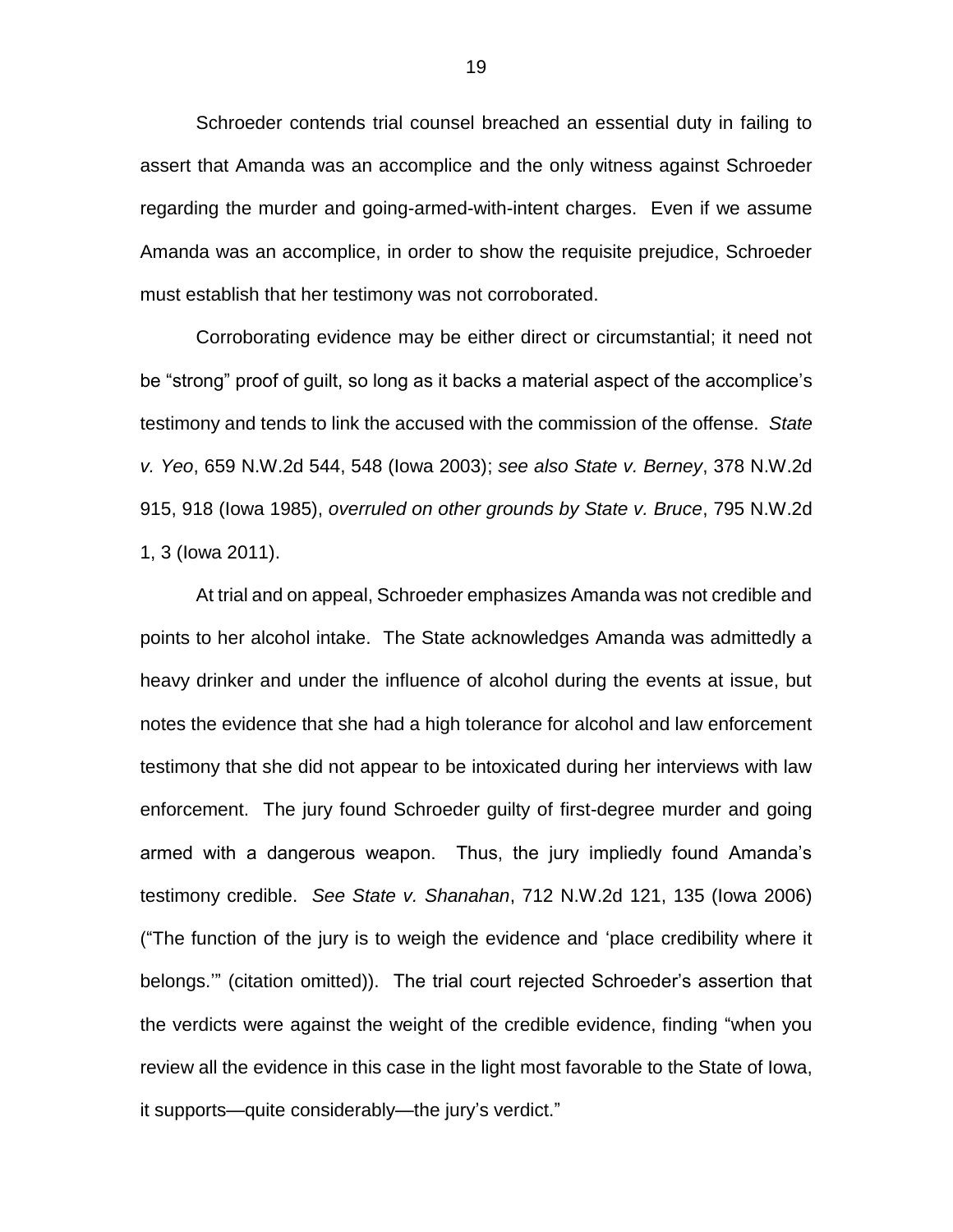The State notes Schroeder was released from custody of the Woodbury County Jail on January 6, 2015, and he was required to immediately surrender to the RTF because he was on parole. Duncan testified that on the same day Schroeder was released from custody, he stated that he was not going back to jail unless it is for murder. Amanda stated Schroeder said he was not going back to jail unless he was going back for something big. Schroeder also talked to O'Neill that same date about getting a firearm. O'Neill confirmed he gave Schroeder the Taurus pistol the following day. Amanda testified Schroeder test-fired the Taurus pistol on a gravel road outside of Sloan. Text messages between Amanda's phone and O'Neill support that Schroeder did shoot the Taurus pistol and spent casings were found where Amanda led the officers. Schroeder's DNA was found on the guide rod of the weapon. On Thursday, January 8, Schroeder's parole officer Scarman directed him to surrender on the morning of Friday, January 9, 2015. Several witnesses testified about Schroeder's presence at the Sloan Tap and seeing Wilder leave with Schroeder and Amanda at about 2:00 a.m. on January 9. Schroeder eventually told detectives he was in Wilder's house after leaving the bar; he claimed he and Amanda left after helping Wilder find his phone. However, Wilder's phone was found outside in the snow several days later.

In response, the State points to Schroeder's lack of candor with police when they interviewed him, the text messages between Amanda's phone and O'Neill, O'Neill's statement he gave the gun to Schroeder, Duncan's testimony about Schroeder's phone conversations and Schroeder's assertion he was not going to return to prison unless it was for murder, and Schroeder's phone conversation with Amanda from jail about getting the gun back to O'Neill. The State also notes that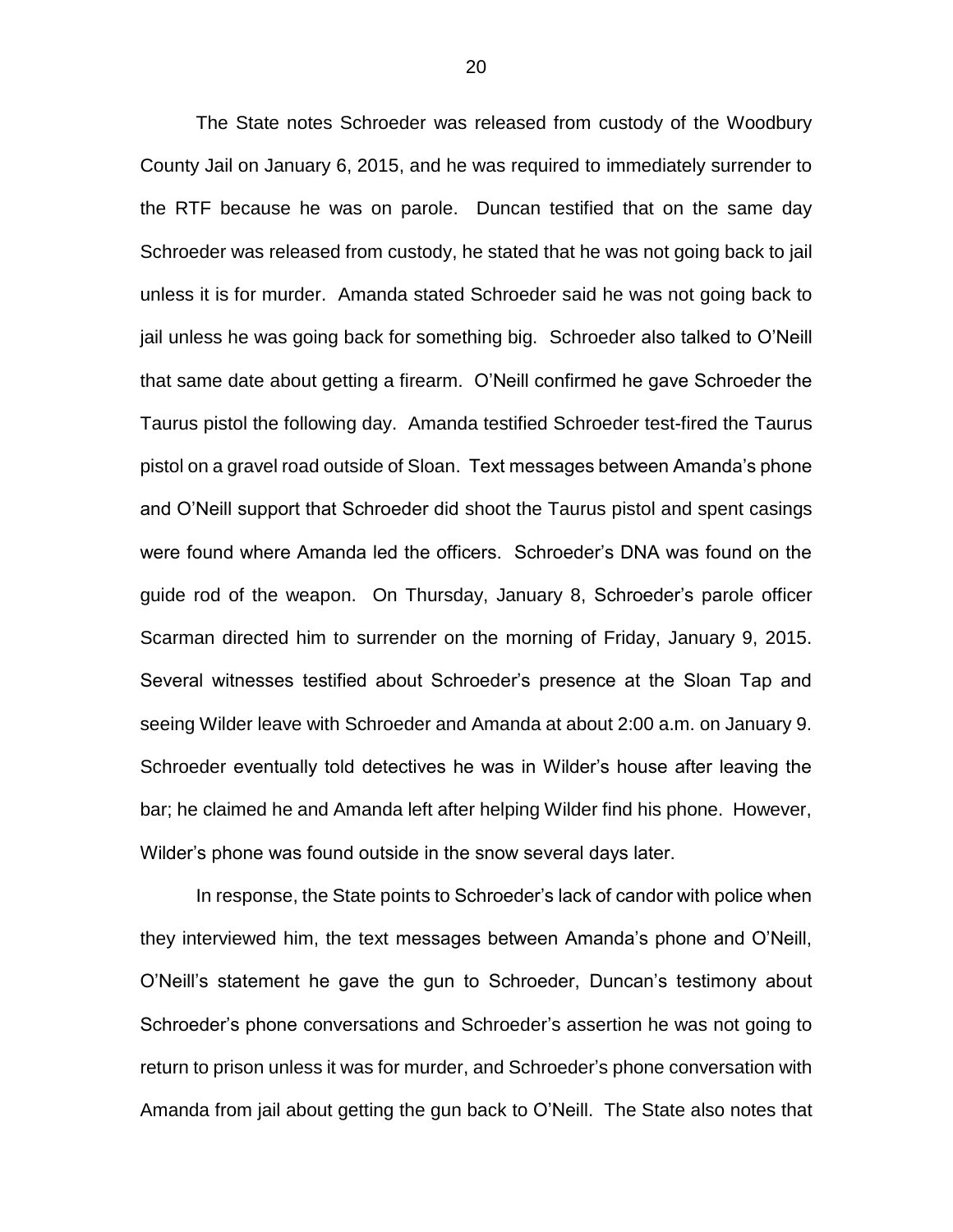the .40 caliber Taurus pistol in Schroeder's possession was undisputedly the gun that fired the fatal shot. The autopsy indicated Wilder was struck with a blunt instrument on both sides of his head likely causing him to fall to the floor and possibly lose consciousness just before he was shot in the head. Amanda said she had gone to the bathroom to blow her nose and did not see how Wilder ended up on the floor or the actual shooting because Schroeder had pushed her around before she heard the gunshot. During his interview with law enforcement, Schroeder corroborated the fact that Amanda had gone to the bathroom at the house. *See Douglas*, 675 N.W.2d at 572 (reaffirming "the testimony of an accomplice and the confession of a defendant constitute acceptable corroboration, one for the other"). The State also points out that the blood spatter and gunshot residue evidence corroborates Amanda's testimony that Schroeder shot Wilder while standing with Wilder already lying prone on the floor. And the expert's testimony that the gun was fired from a distance of three to six feet is corroborated by the fact that none of Wilder's blood was found on clothing worn by either Schroeder or Amanda. Notwithstanding Amanda's consumption of alcohol and some inconsistencies in her story, we conclude there is corroborating evidence to support Amanda's testimony.

Separate from his complaint about counsel's failure to assert Amanda was an accomplice, Schroeder contends counsel should have sought an instruction to the jury about the need to corroborate Amanda's testimony. But we conclude Schroeder has failed to establish a reasonable probability exists that, had his attorney requested a corroboration instruction, the outcome of the trial would have been different. Given the evidence presented, it is more than likely the jury would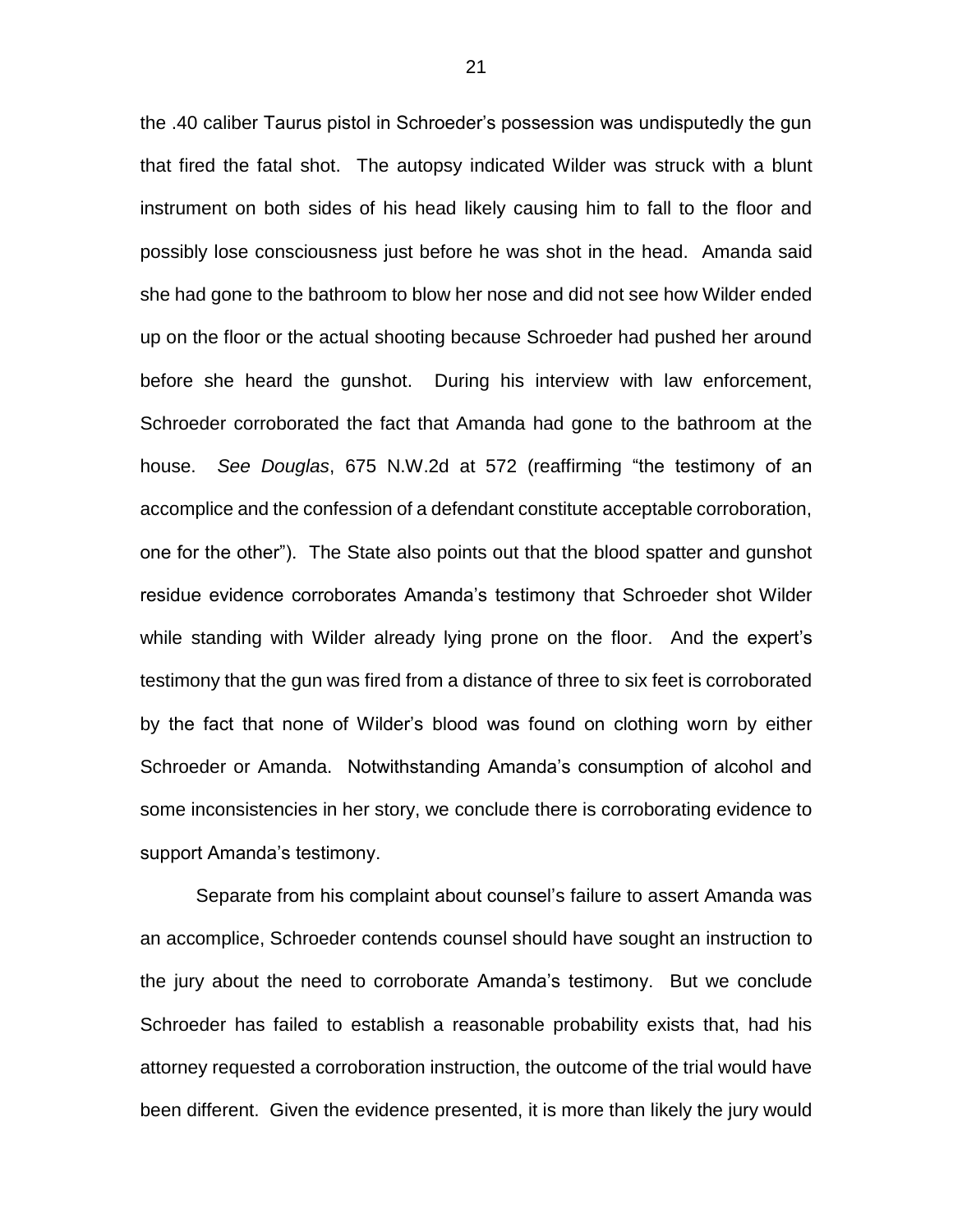have found adequate corroboration. *See State v. Barnes*, 791 N.W.2d 817, 825 (Iowa 2010) (concluding the "defendant has failed to establish that, had the jury been given an instruction on accomplice corroboration, there was a reasonable probability the jury would have come to a different conclusion regarding the defendant's guilt").

*B. Motion to redact portions of Schroeder's interview with law enforcement.* Schroeder next asserts the trial court erred in failing to redact several statements from his interview with Detectives Jansen and Peterson. On appeal, Schroeder claims the objected to portions of his interview

amounted to inadmissible hearsay and, if minimally relevant for a non-hearsay purpose, the probative value of the statements was substantially outweighed by the danger of unfair prejudice, confusion of the issues, and misleading the jury under Rule 5.403. Additionally, because the statements were testimonial, their admission at trial violated [Schroeder's] constitutional rights under the confrontation clause. Lastly, if the Court determines these issues were not properly preserved, trial counsel was ineffective.

First, Schroeder argues the challenged statements were impermissible hearsay and constituted improper opinion on witness credibility. He states, "The video contains several portions where the officers hammer [Schroeder] on his story, his credibility, and how his version is completely inconsistent with more believable, unbiased witnesses." We are not persuaded by Schroeder's assertion that the officers' questioning of Schroeder is comparable to the improper "questioning of a witness on whether another witness is telling the truth."<sup>10</sup> We view the questions and statements by law enforcement officers during the interview

<sup>10</sup> Quoting *Bowman v. State*, 710 N.W.2d 200, 204 (Iowa 2006).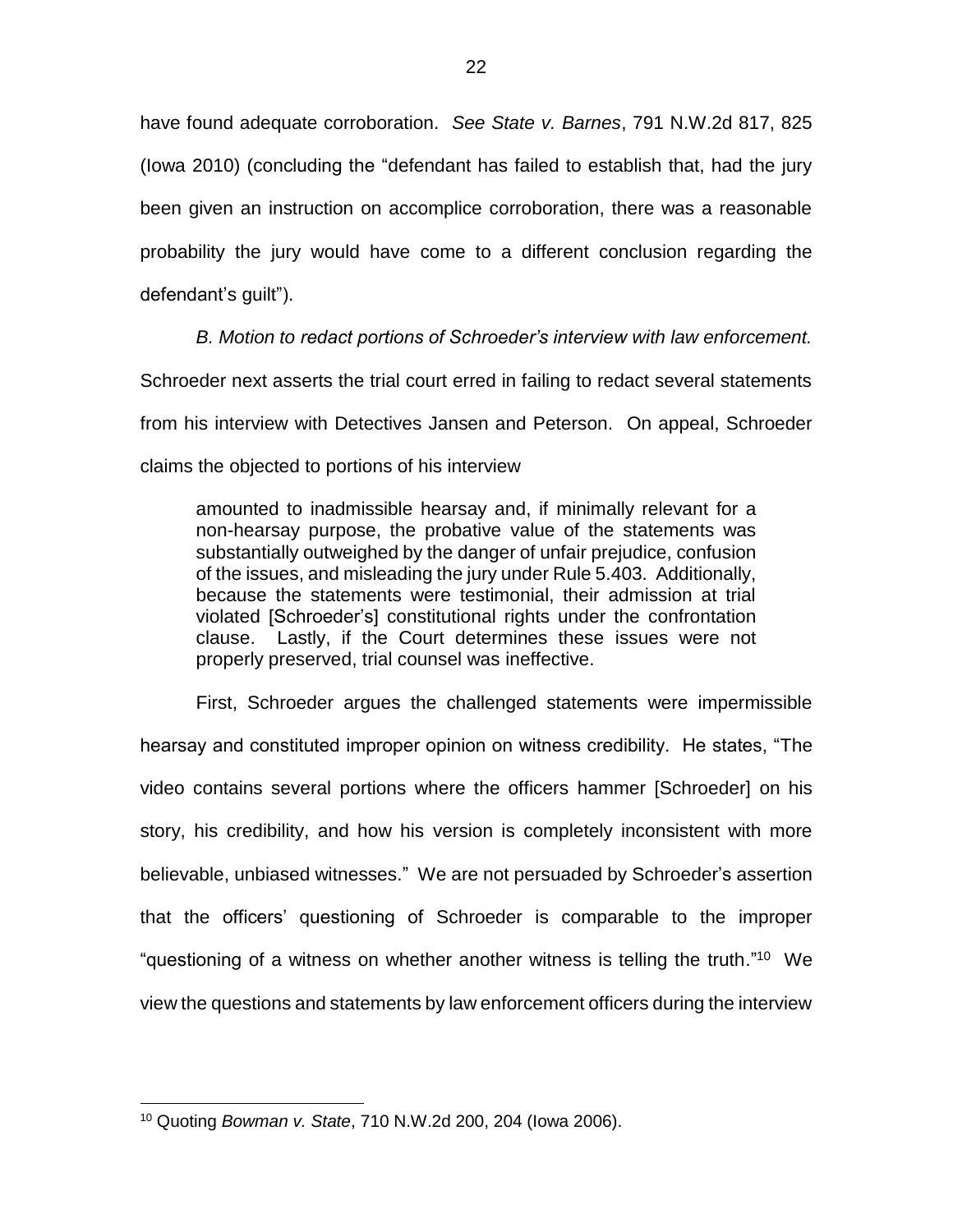as not constituting evidence, as the jury was instructed.<sup>11</sup> *See State v. Enderle*, 745 N.W.2d 438, 443 (Iowa 2007) (noting similar claims have been rejected "primarily on the basis that statements by police officers during interrogations are not 'testimony' given by witnesses at trial and were not offered at trial to impeach the defendant, but to provide context for his responses").

As for Schroeder's claims of hearsay, the State observes the detectives "told Schroeder they had already spoken with [O'Neill], Amanda, [Guzman], [Mendez], and [Duncan] but did not at any time during the interview relate specific hearsay statements of these witnesses about any of the relevant events or times." "Hearsay 'is a statement, other than one made by the declarant while testifying at . . . trial, . . . offered in evidence to prove the truth of the matter asserted." *State v. Newell*, 710 N.W.2d 6, 18 (Iowa 2006) (quoting Iowa R. Evid. 5.801(c)). As noted in *State v. Dullard*, 668 N.W.2d 585, 589-90 (Iowa 2003), "a declaration is excluded

<sup>&</sup>lt;sup>11</sup> The jury was instructed:

As you have heard, there is a transcript of the recording you are about to hear. That transcript also undertakes to identify the speakers engaged in the conversation. The transcript is for the limited purpose of helping you follow the conversation as you listen to the recording, and also to help you keep track of the speakers. Differences in meaning between what you hear in the recording and read in the transcript may be caused by such things as the inflection in a speaker's voice. It is what you hear, however, and not what you read, that is the evidence.

Whether the transcript correctly or incorrectly reflects the conversation or the identity of the speakers is entirely for you to decide based upon what you hear on the recording and what you have heard here about the preparation of the transcript, and upon your own examination of the transcript in relation to what you hear on the recording. If you decide that the transcript is in any respect incorrect or unreliable, you should disregard it to that extent.

Statements and questions by law enforcement officers during the interview with the Defendant are not evidence to be considered for their truth. The Defendant's answers and responses to those questions and statements are evidence.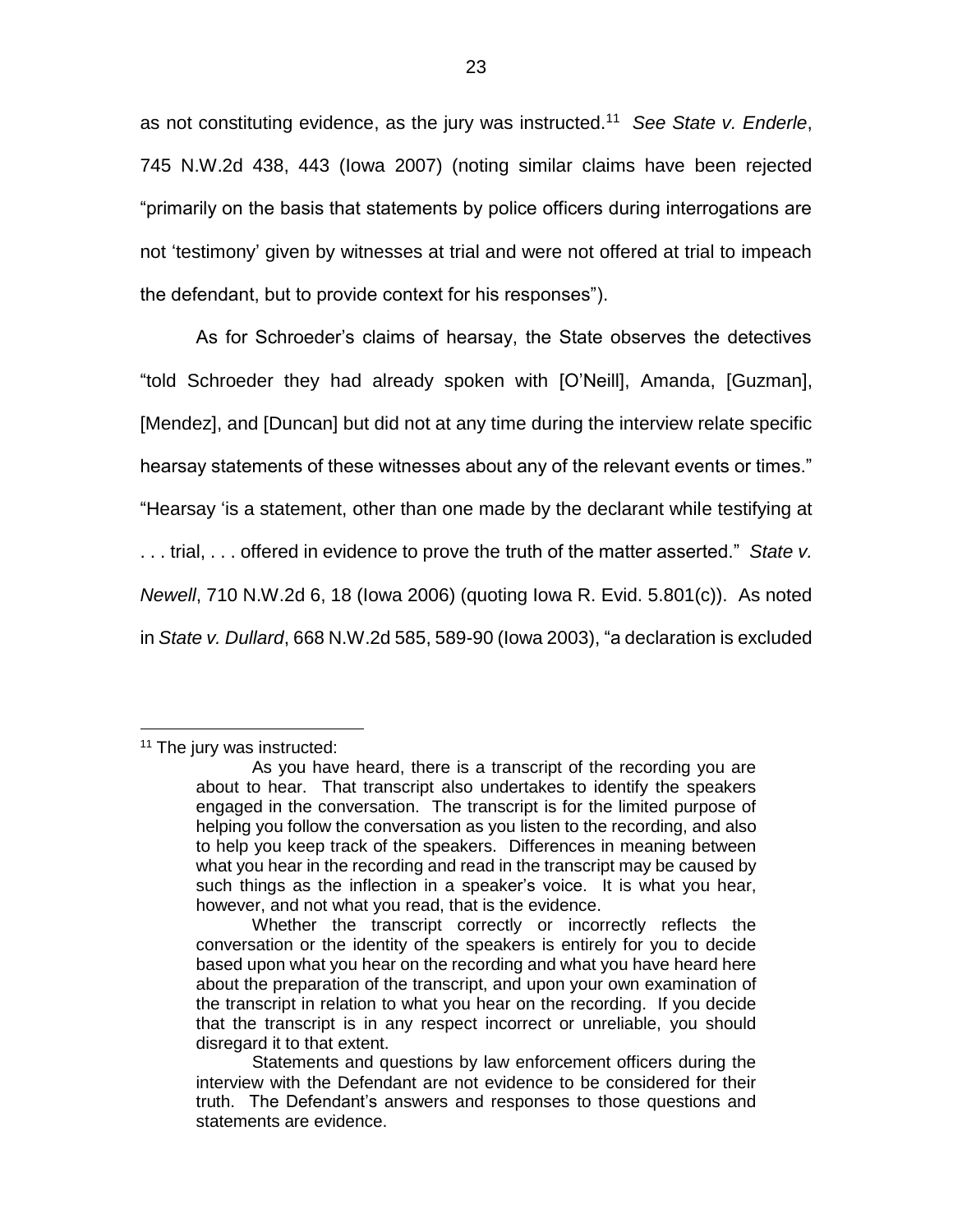from the definition of hearsay when it is not a statement or is not offered to prove the truth of the matter asserted."

The district court rejected Schroeder's hearsay objections noting many statements to which he specifically objected were admissions by the defendant and, thus, not hearsay. *See* Iowa R. Evid. 5.801(d)(2). The district court reasoned that statements made by Amanda were admissible as those of an uncharged coconspirator "especially as it relates to the firearms and/or the weapon." *See id.* 5.801(d)(2)(E). The court also found statements made by O'Neill were admissible as statements against interest. *See id.* 5.804(b)(3).

On appeal, Schroeder also complains about "several statements" and "objectionable statements of the detectives" without specification. We cannot address such vague claims.

Schroeder now asserts,

As far as the detectives spoke about witnesses they talked with that did not testify at trial, trial counsel was unable to cross examine any of these alleged witnesses and none of these statements would have been admissible if the officers had merely tried to testify to them on the stand.

He maintains his confrontation rights were violated. This claim was not made in the district court and, consequently, is not properly preserved for review. *See State v. Gaskins*, 866 N.W.2d 1, 6 (Iowa 2015). Schroeder also urges that if error was not preserved we consider the issue under the guise of ineffective assistance of counsel. But, we reiterate the jury was instructed the officers' statements and questions were not evidence, and we have no reason to believe the jury did not follow the instruction. *See State v. Gomez Garcia*, 904 N.W.2d 172, 183 (Iowa 2017) ("We presume jurors follow the court's limiting instructions."). Thus, we find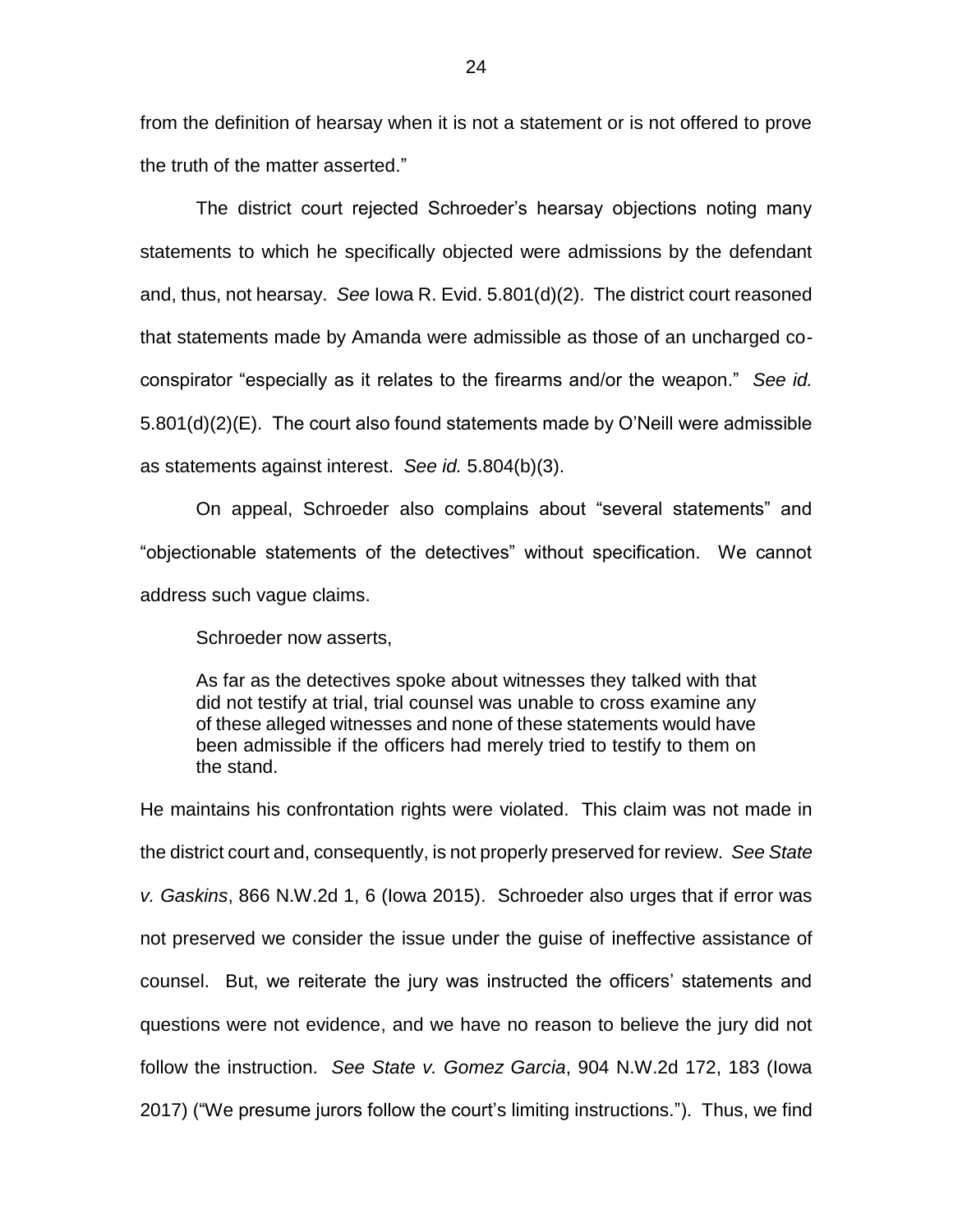no testimonial statements and no violation of the confrontation clause. *Crawford v. Washington*, 541 U.S. 36, 52-53, 60 (2004) (noting the Confrontational Clause relates to testimonial statements).

*C. Habitual-offender stipulation.* Last, Schroeder contends his habitualoffender stipulation was not knowing and voluntary. He notes the district court failed to advise him the habitual-offender enhancement would increase the penalties for the charges of being a felon in possession of a firearm and going armed with intent from five to fifteen years. He also maintains the court failed to inform him of the minimum and maximum punishments under the enhancement, including the three-year mandatory minimum before parole eligibility.

In *State v. Harrington*, 893 N.W.2d 36, 45-46 (Iowa 2017), our supreme court "clarified the scope of the stipulation colloquy, as it applies to prior-conviction stipulations for habitual-offender enhancement purposes." *State v. Brewster*, 907 N.W.2d 489, 493 (Iowa 2018). In *Harrington*, the court stated:

Generally, the voluntary-and-intelligent standard for admitting to prior convictions in a habitual offender proceeding should follow the same protocol [as accepting a guilty plea]. First, the court must inform the offender of the nature of the habitual offender charge and, if admitted, that it will result in sentencing as a habitual offender for having "twice before been convicted of a felony." *See* Iowa Code § 902.8. The court must inform the offender that these prior felony convictions are only valid if obtained when the offender was represented by counsel or knowingly and voluntarily waived the right to counsel. *See* Iowa R. Crim. P. 2.19(9). As a part of this process, the court must also make sure a factual basis exists to support the admission to the prior convictions. *See* Iowa R. Crim. P. 2.8(2)(b).

Second, the court must inform the offender of the maximum possible punishment of the habitual offender enhancement, including mandatory minimum punishment. *Id.* In the typical case, the court must ensure the offender understands he or she will be sentenced to a maximum sentence of fifteen years and that he or she must serve three years of the sentence before being eligible for parole. *See* Iowa Code §§ 902.8, .9(1)(c). If the offender faces a greater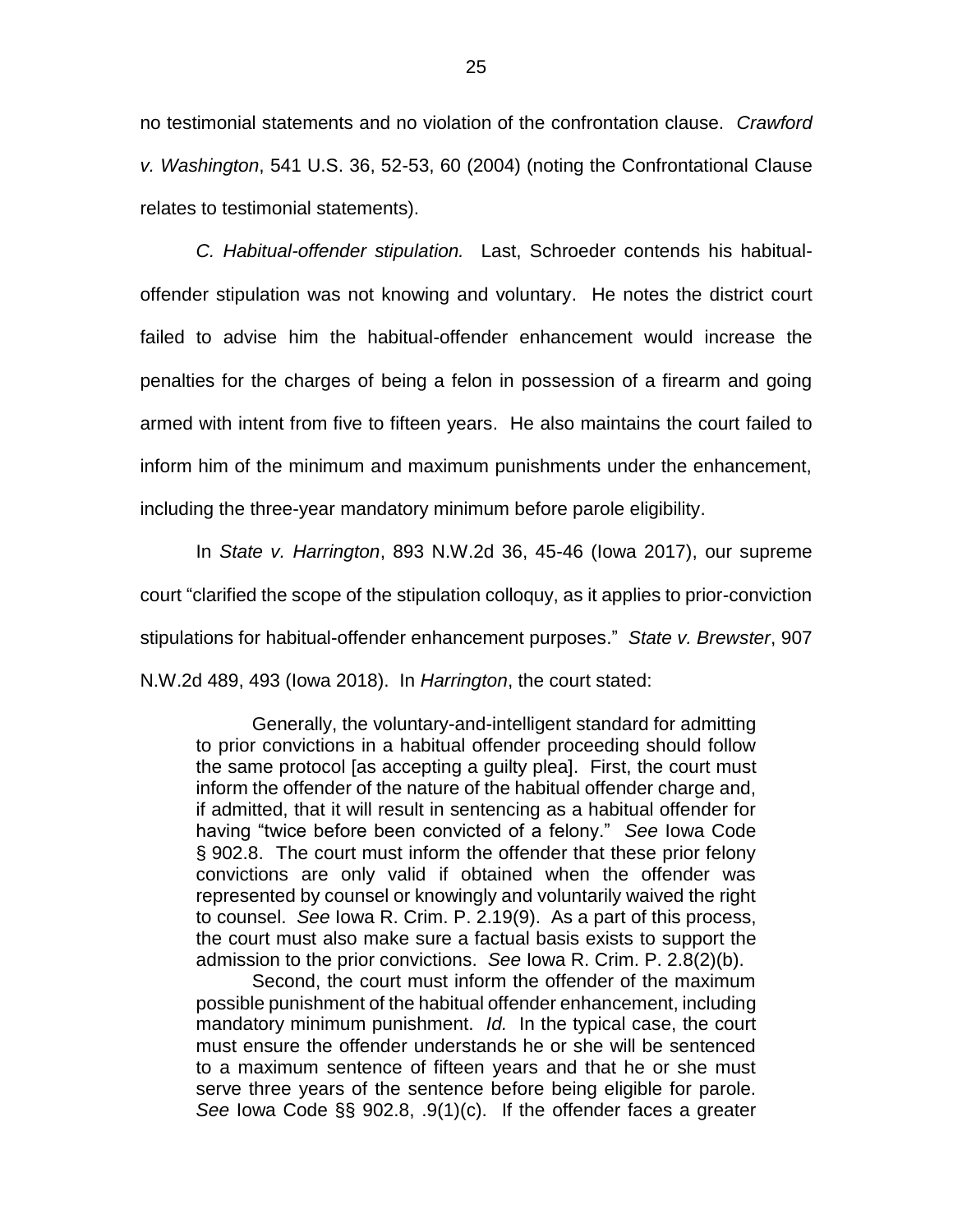mandatory minimum punishment or maximum possible punishment due to the present offense charged, the court must inform the offender of the specific sentence he or she will face by admitting the prior offenses. *See In re Yurko*, 519 P.2d [561,] 565 [(Cal. 1974)] (noting an offender must be informed "of the precise increase in the term or terms which might be imposed"); *State v. Ross*, 729 N.W.2d 806, 812 (Iowa 2007) ("[T]he mandatory minimum sentences prescribed in section 902.12 apply to habitual offenders.").

Third, the court must inform the offender of the trial rights enumerated in Iowa Rule of Criminal Procedure 2.8(2)(b)(4). For the reasons discussed below, the right to a jury in the second trial only pertains to the issue of identity. Any claim by the offender that he or she was not represented by counsel and did not waive counsel in the prior convictions is heard and decided by the district court. Although the offender has no right to a jury trial on these issues, the other rights associated with a trial are applicable at the hearing before the court.

Fourth, the court must inform the offender that no trial will take place by admitting to the prior convictions. The court must also inform the offender that the state is not required to prove the prior convictions were entered with counsel if the offender does not first raise the claim.

Finally, we reiterate that the district court must inform the offender that challenges to an admission based on defects in the habitual offender proceedings must be raised in a motion in arrest of judgment. The district court must further instruct that the failure to do so will preclude the right to assert them on appeal. *See* Iowa R. Crim. P. 2.8(2)(d).

893 N.W.2d at 45-46. Because Harrington was not informed of his constitutional

rights and the consequence of his admission of habitual-offender status, the supreme court concluded he did not knowingly and voluntarily admit his prior convictions. *Id.* at 47. The supreme court reversed the judgment and sentence of the district court, and remanded the case to the district court for further proceedings consistent with its opinion "or, if Harrington denies the prior convictions or their validity, for trial on whether he meets the requirements of a habitual offender as defined in Iowa Code section 902.8." *Id.* at 48.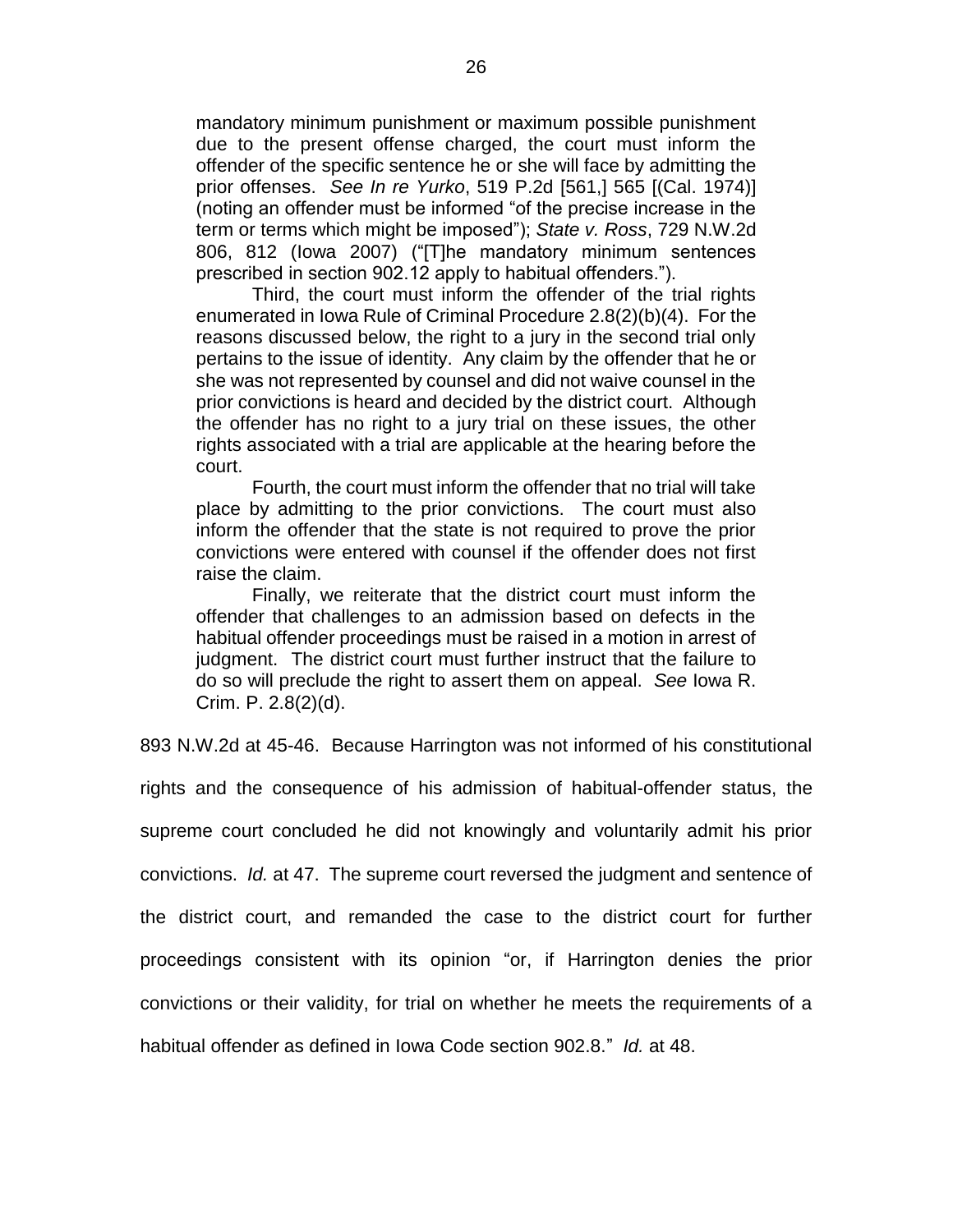First, we note the convictions for going armed with intent and for being a felon in possession of a firearm are supported by substantial evidence. We also agree the district court did not fully comply with the dictates of *Harrington*. But we also note the requirement to file a motion in arrest of judgment to challenge the deficiencies of a habitual-offender proceeding was only applied prospectively. *Id.* at 43. The *Harrington* decision was filed June 14, 2017, and the trial in this action began on July 12, 2016. Thus, at the time of Schroeder's habitual-offender proceeding, he was not required to file a motion in arrest of judgment to preserve error and is entitled to challenge the deficiencies in this appeal. *Id.*

The State argues this issue is "academic" in light of Schroeder's LWOP sentence. However, there is a possibility a LWOP sentence could be commuted by the governor or the conviction overturned notwithstanding our decision. *See generally Lowery v. State*, 822 N.W.2d 739 (Iowa 2012). If either circumstance arose, the other sentences including the habitual-offender enhancement may have some significant consequence. Accordingly, we reverse in part the judgment and sentences of the district court. More specifically, we reverse the habitual-offender sentencing enhancement and the sentences for going armed with intent and for being a felon in possession of a firearm. We remand this matter to the district court to conduct a hearing, or if necessary a trial, on the prior convictions pursuant to Iowa Rule of Criminal Procedure 2.19(9) and *Harrington*. *See State v. Allie*, No. 17-0190, 2018 WL 739297, at \*5 (Iowa Ct. App. Feb. 7, 2018) ("In the absence of a substantially compliant colloquy, it cannot be said the defendant's stipulation of the prior convictions was knowing and voluntary."). Upon resolution of the habitual-offender enhancement, Schroeder shall be re-sentenced for the offenses